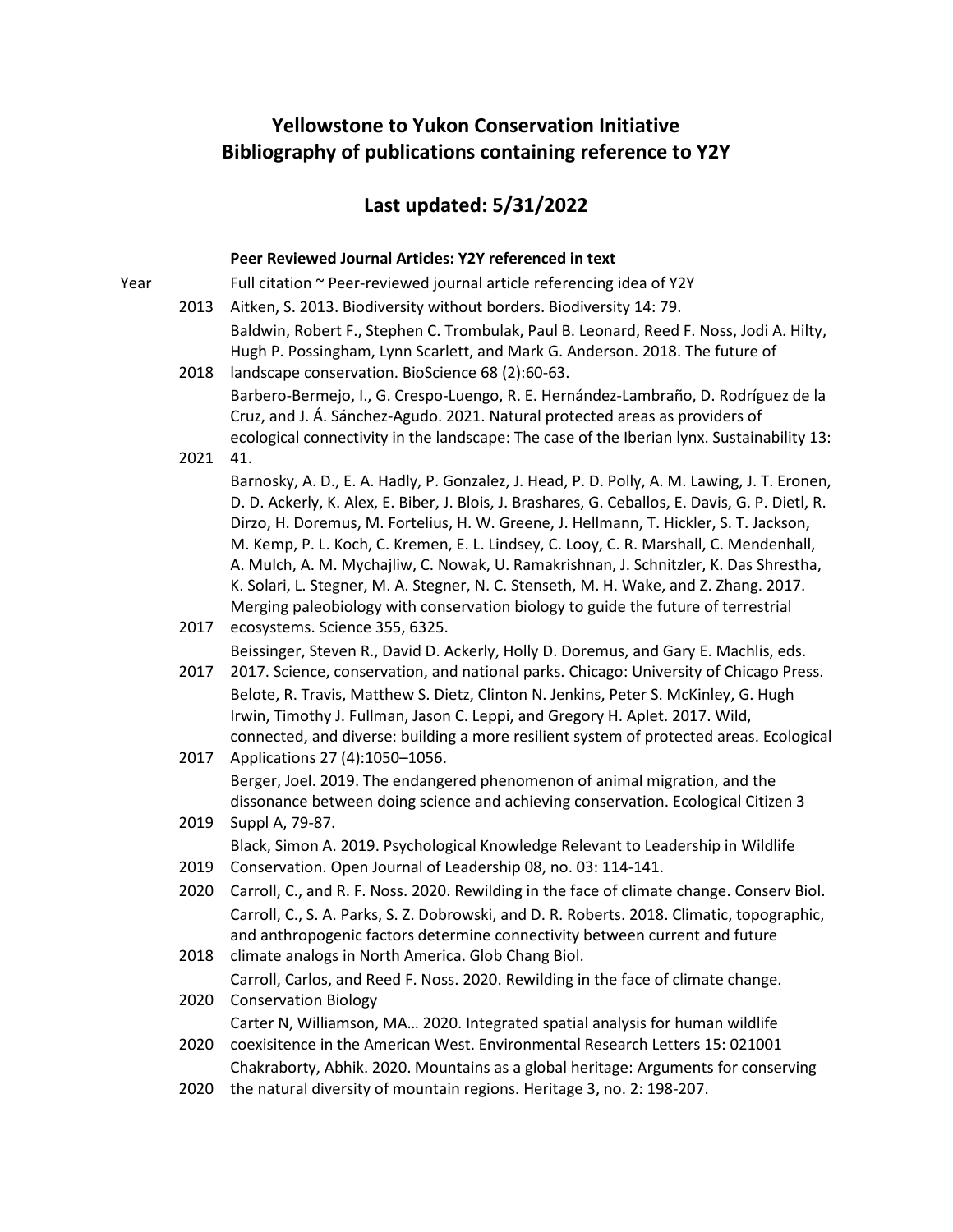|      | Chester, Charles C. 1999. Civil Society, international regimes, and the protection of     |
|------|-------------------------------------------------------------------------------------------|
|      | transboundary ecosystems: Defining the International Sonoran Desert Alliance and          |
|      | the Yellowstone to Yukon Conservation Initiative. Journal of International Wildlife Law   |
| 1999 | and Policy 2, no. 2: 159-203.                                                             |
|      | Chester, Charles C. 2015. Yellowstone to Yukon: Transborder conservation across a         |
| 2015 | vast international landscape. Environmental Science & Policy 49, no.: 75-84.              |
|      | Chetkiewicz, Cheryl-Lesley B. and Mark S. Boyce. 2009. Use of resource selection          |
|      | functions to identify conservation corridors. Journal of Applied Ecology 46, no. 5:       |
| 2009 | 1036-47.                                                                                  |
|      | Clark, Tim W., Paul C. Paquet, and A Peyton Curlee. 1996. General lessons and positive    |
|      | trends in large carnivore conservation. Conservation Biology 10, no. 4 (August): 1055-    |
| 1996 | 58.                                                                                       |
|      | Coristine, L. E., P. Soroye, R. N. Soares, C. Robillard, and J. T. Kerr. 2016. Dispersal  |
|      | limitation, climate change, and practical tools for butterfly conservation in intensively |
| 2016 | used landscapes. Natural Areas Journal 36: 440-452.                                       |
|      | Coristine, Laura E., Aerin L. Jacob, Richard Schuster, Sarah P. Otto, Nancy E. Baron,     |
|      | Nathan J. Bennett, Sarah Joy Bittick, Cody Dey, Brett Favaro, Adam Ford, Linda            |
|      | Nowlan, Diane Orihel, Wendy J. Palen, Jean L. Polfus, David S. Shiffman, Oscar Venter,    |
|      | Stephen Woodley, and Jeffrey Hutchings. 2018. Informing Canada's commitment to            |
|      | biodiversity conservation: A science-based framework to help guide protected areas        |
| 2018 | designation through Target 1 and beyond. Facets 3 (1):531-562.                            |
|      | Costanza, Jennifer K., and Adam J. Terando. 2019. Landscape Connectivity Planning for     |
|      | Adaptation to Future Climate and Land-Use Change. Current Landscape Ecology               |
| 2019 | Reports 4, no. 1: 1-13.                                                                   |
|      | Cushman, Samuel A., Kevin S. McKelvey, and Michael K. Schwartz. 2009. Use of              |
|      | Empirically Derived Source-Destination Models to Map Regional Conservation                |
| 2009 | Corridors. Conservation Biology 23, no. 2: 368-76.                                        |
|      | DeFries, Ruth and Harini Nagendra. 2017. Ecosystem management as a wicked                 |
| 2017 | problem. Science 356, April 21: 265-70.                                                   |
|      | Defries, Ruth, Andrew Hansen, B. L. Turner, Robin Reid, and Jianguo Liu. 2007. land       |
|      | use change around protected areas: management to balance human needs and                  |
| 2007 | ecological function. Ecological Applications 17, no. 4: 1031-38.                          |
|      | Doyle-Capitman, Catherine E., Daniel J. Decker, and Cynthia A. Jacobson. 2018.            |
|      | Toward a model for local stakeholder participation in landscape-level wildlife            |
| 2018 | conservation. Human Dimensions of Wildlife: 1-16.                                         |
|      | Dutta, T, S Sharma, and R DeFries. 2018. Targeting restoration sites to improve           |
| 2018 | connectivity in a tiger conservation landscape in India. PeerJ 6, e5587.                  |
|      | Edgar, David W. 1998. Yellowstone to Yukon: Can It Ever Become a Reality. UMKC Law        |
| 1998 | Review 67: 111.                                                                           |
|      | Ellis, Erle C, and Zia Mehrabi. 2019. Half Earth: Promises, pitfalls, and prospects of    |
|      | dedicating Half of Earth's land to conservation. Current Opinion in Environmental         |
| 2019 | Sustainability 38, 22-30.                                                                 |
| 2001 |                                                                                           |
|      | Gailus, Jeff. 2001. Yellowstone to Yukon. Alternatives Journal. Spring.                   |
|      | Garibalidi, L., Locke H et al. 2020. Working landscapes need at least 20% native          |
| 2020 | habitat. Conservation Letters 2020;e12773.                                                |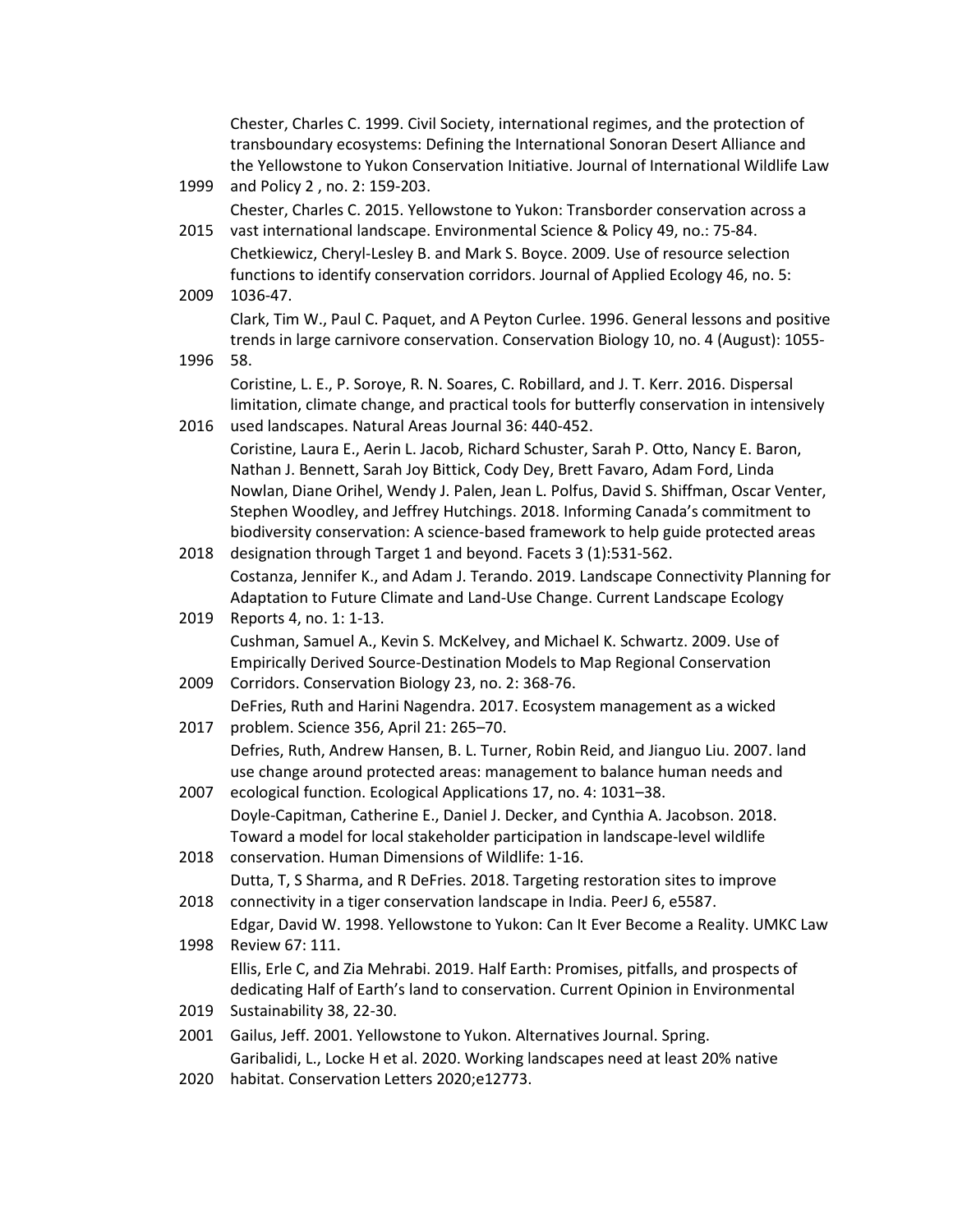Gatewood, Steve. 1999. The Wildlands Project: The Yellowstone to Yukon Conservation Initiative and Sky Islands Wildlands Network. Environments 27, no. 3:

- 1999 45-54. 2020 uncivilization. Futures 115, 102488. Gowdy, John. 2020. Our hunter-gatherer future: Climate change, agriculture and Green, Brandn, and Kristal Jones. 2017. Place and large landscape conservation along
- 2017 the Susquehanna River. Society & Natural Resources 31 (2):183-199. Guerrero, AM Mcallister RRJ Wilson KA. 2015. Achieving cross-scale collaboration for
- 2015 large-scale conservation initiatives. Conservation Letters 8: 107-117 Hauer, F. R., H. Locke, V. Dreitz, M. Hebblewhite, W. Lowe, C. Muhlfeld, C. Nelson, M. Proctor, and S. Rood. 2016. Gravel-bed rivers floodplains are the ecological nexus of
- 2016 glaciated mountain landscapes. Science Advances 2:e1600026. Hilty, Jodi. 2018. From the Crow's Nest: A Call to Unite for Conservation in America.
- 2018 BioScience. Hodgetts, Timothy. 2018. Connectivity as a multiple: In, with and as "nature".
- 2018 Area 50:83–90. Jernigan, Clayton. 2006. The howling of lat. forty-nine: Assessing collaborative wildlife management efforts along the western Canada-U.S. border. Journal of International
- 2006 Wildlife Law & Policy 9, no. 1: 55(35). Jessen, Sabine and Natalie Ban. 2003. Baja California to the Bering Sea: A North
- 2003 American marine conservation initiative. Wild Earth 12, no. 4: 76-79.
- 1998 Johns, David. 1998. The Politics of Y2Y, Part 2. Wild Earth. Fall.
- 1998 Johns, David. 1998. The Politics of Y2Y. Wild Earth. Summer.
- 1998 Johns, David. 1998/99. The Politics of Y2Y, Part 3. Wild Earth. Winter. Kark, Salit, Ayesha Tulloch, Ascelin Gordon, Tessa Mazor, Nils Bunnefeld, and Noam Levin. 2015. Cross-boundary collaboration: key to the conservation puzzle. Current
- 2015 Opinion in Environmental Sustainability 12: 12-24. Kasperek, PS. 2005. Walking the big wild: from yellowstone to the yukon on the grizzly
- 2005 bears trail - mountaineers. Book review Kays, Roland, William J. McShea, and Martin Wikelski. 2020. Born-digital biodiversity
- 2020 Data: Millions and billions. Diversity and Distributions Keeley, Annika T.H., Paul Beier, Tyler Creech, Kristal Jones, Rob Jongman, Grace Stonecipher, and Gary M Tabor. 2019. Thirty years of connectivity conservation planning: An assessment of factors influencing plan implementation. Environmental
- 2019 Research Letters 14. Keeley, ATH, G Basson, DR Cameron, NE Heller, PR Huber, CA Schloss, JH Thorne, and AM Merenlender. 2018. Making habitat connectivity a reality. Conservation Biology
- 2018 32, no. 6: 1221-1232. Keiter, Robert B and Harvey Locke. 1996. Law and large carnivore conservation in the Rocky Mountains of the U.S. and Canada. Conservation Biology 10, no. 4 (August):
- 1996 1003-12. Kellert, Stephen R., Matthew. Black, Colleen Reid Rush, and Alistair J. Bath. 1996. Human culture and large carnivore conservation in North America. Conservation
- 1996 Biology 10, no. 4 (August): 977-90.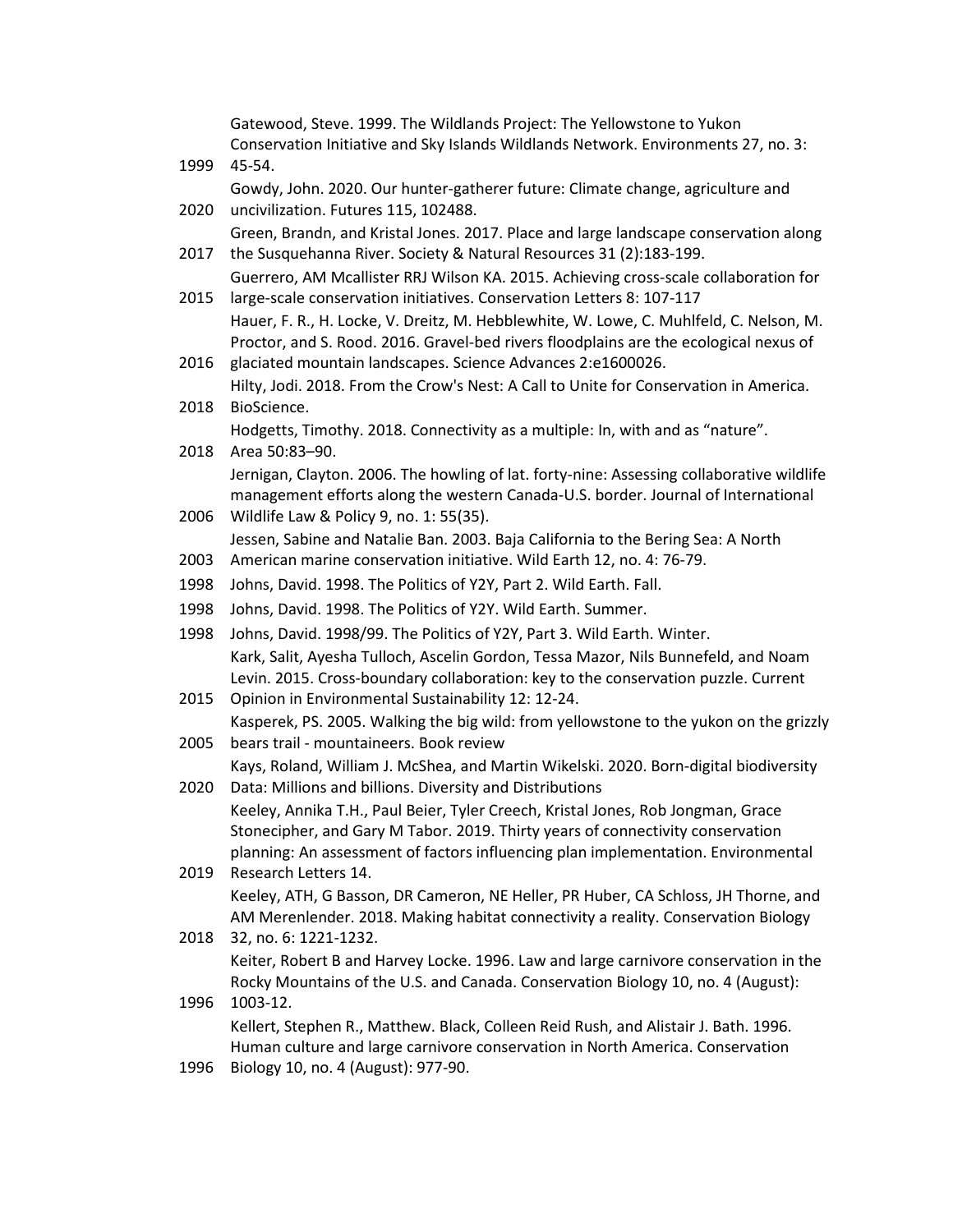Kilbane, Simon, Richard Weller, and Richard Hobbs. In press. Beyond ecological modelling: Ground-truthing connectivity conservation networks through a design

- 2019 charrette in Western Australia. Landscape and Urban Planning.
- 2011 King, A. 2011.Conservation: How art is saving the west

2004 and ungulates. Bioscience 54:123-138. Laliberte AS and Ripple WJ. 2004. Range contractions of North American carnivores

2016 210-16. Leslie, Elaine F. and Jodi Hilty. 2016. A Journey's End? George Wright Forum 33, 2:

Lloyd, Rebecca A., Kathleen A. Lohse, and T. P. A. Ferré. 2013. Influence of road reclamation techniques on forest ecosystem recovery. Frontiers in Ecology and the

2013 Environment 11, no. 2: 75-81.

Locke H, Ellis EC, Venter, O…. 2019. Three global conditions for biodiversity conservation and sustainable use: an implementation framework. National Science

2020 Review

Locke, Harvey and Wendy L. Francis. 2012. Strategic acquisition and management of small parcels of private lands in key areas to address habitat fragmentation at the scale of the Yellowstone to Yukon region. Ecological Restoration 30, no. 4 (December):

- 2012 293-95.
- 1993 Locke, Harvey. 1993/94. Yellowstone to Yukon. Wild Earth 3 , no. 4 (Winter): 68-72. Locke, Harvey. 2014. Nature needs half: A necessary and hopeful new agenda for protected areas in North America and around the World. The George Wright Forum 3
- 2014 1, no. 3: 359-371. Loeb, Carolyn D., and Anthony W. D'Amato. 2020. Large landscape conservation in a mixed ownership region: Opportunities and barriers for putting the pieces together.
- 2020 Biological Conservation 243, 108462. Lovejoy, Thomas E. 2016. Conservation biology: The importance of wilderness.
- 2016 Current Biology 26 (23):R1235-R1237.
- 2007 MacMynowski, D. P. 2007. Across space and time: social responses to large-scale biophysical systems. Environmental Management 39, no. 6 (Jun): 831-42.

1996 Earth 6, no. 3 (Fall): 33-35. Mahr, Marcy. 1996. A Natural Diversity 'Hot Spot' in Yellowstone Country. Wild

Mason, N, M Ward, JEM Watson, O Venter, and RK Runting. 2020. Global

- 2020 opportunities and challenges for transboundary conservation. Nat Ecol Evol Mattson, D. J., S. G. Clark, K. L. Byrd, S. R. Brown, and B. Robinson. 2011. Leaders' perspectives in the Yellowstone to Yukon Conservation Initiative. Policy Sciences 4 4,
- 2011 no. 2: 103-33. McGregor, T., Murphy, S., Slocombe, S. Why Y2Y? Understanding the role of large landscape corridor initiatives in regional conservation planning, using the Y2YCI as a
- 2002 case study. 2002 PRFO Proceedings. Meyer, Ninon, Ricardo Moreno, Rafael Reyna-Hurtado, Johannes Signer, and Niko Balkenhol. 2020. Towards the restoration of the Mesoamerican Biological Corridor for large mammals in Panama: Comparing multi-species occupancy to movement models.
- 2020 Movement Ecology 8, 3. Monahan, W. B., and D. M. Theobald. 2018. Climate change adaptation benefits of
- 2018 potential conservation partnerships. PLoS One 13 (2):e0191468.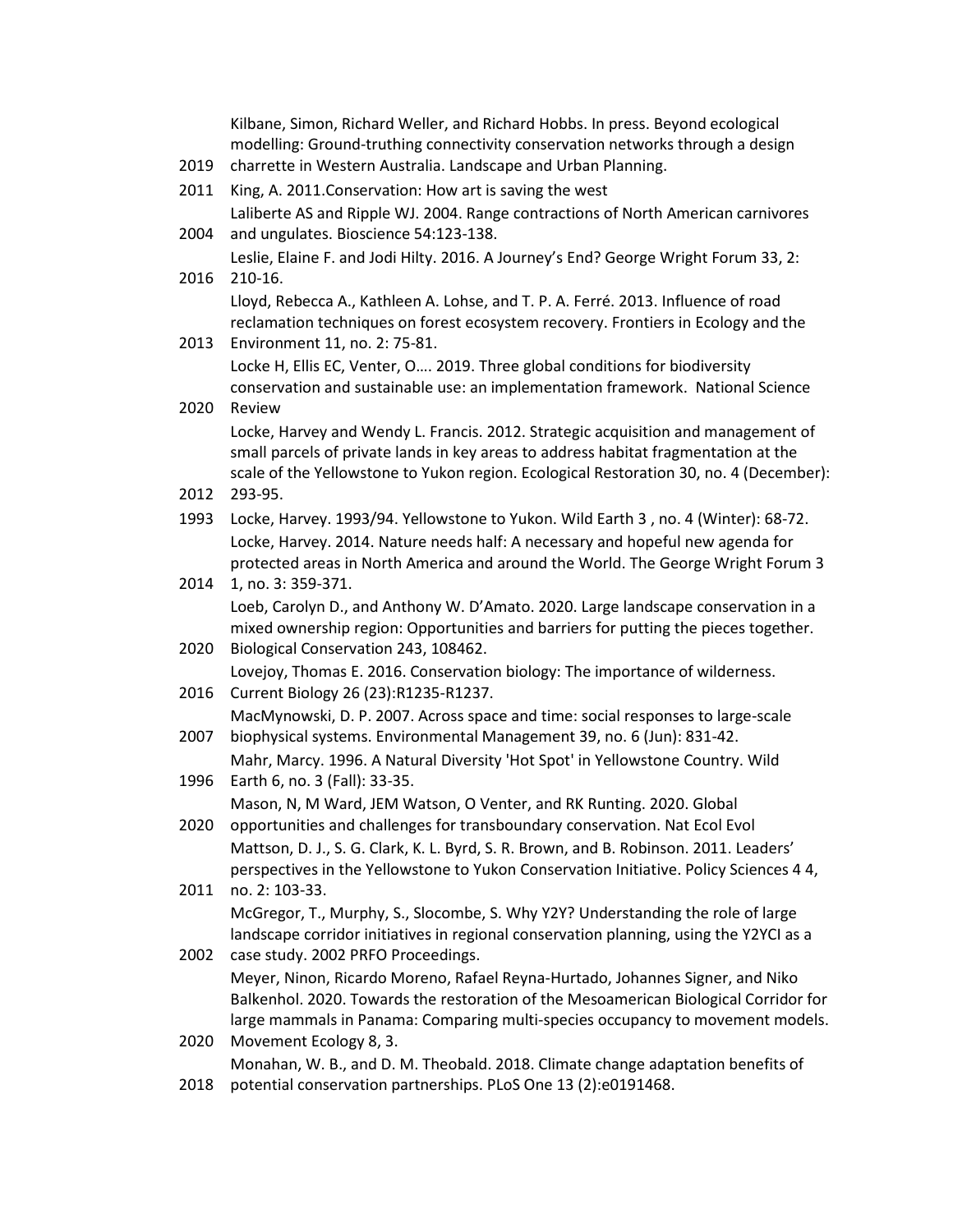Mondt, Rod. 1995/96. Real work and wild vision: Highlights of wildlands network

- 1995 design. Wild Earth 5, no. 4 (Winter): 68-70.
- 2011 Nature Editorial Board. 2011. Think big. Nature 469: 131. Neelakantan, Amrita, Ruth DeFries, and Ramesh Krishnamurthy. 2019. Resettlement and landscape-level conservation: Corridors, human-wildlife conflict, and forest use in
- 2019 Central India. Biological Conservation 232, 142-151. Noss, Reed F., Howard B. Quigley, Maurice G. Hornocker, Troy Merrill, and Paul C. Paquet. 1996. Conservation biology and carnivore conservation in the Rocky
- 1996 Mountains. Conservation Biology 1 0, no. 4 (August): 949-63. Noss, RF, Dobson AP, Baldwin RF, Beier P, Davis CA, Dellasalla DA, Francis J, Locke H, Nowak K, Lopez R, Reining C, Trombulak S, Tabor G. 2012. Bolder thinking for
- 2012 conservation. Conservation Biology 26: 1 4 Ofori, B. Y., L. J. Beaumont, and A. J. Stow. 2017. Cunningham's skinks show low genetic connectivity and signatures of divergent selection across its distribution. Ecol
- 2017 Evol 7 (1):48-57. Paetkau, David and Peter L. Clarkson\*\* Lisette P. Waits, Lance Craighead§, Ernie Vyse§, Ryk Ward & Curtis Strobeck. 1998. Variation in Genetic Diversity Across the
- 1998 Range of N. American B. Bears. Conservation Biology 12, no. 2: 418. Palm, E., S. Fluker, H. Nesbitt, A. L. Jacob, and M. Hebblewhite. 2020. The long road to protecting critical habitat for species at risk: the case of southern mountain woodland
- 2020 caribou. Conservation Science and Practice 2020:1-13. Pearce, Jennie L., David Anthony Kirk, Cynthia P. Lane, Marguerite H. Mahr, John Walmsley, Daniel Casey, Judy E. Muir, Susan Hannong, Andrew Hansen, and Kingsford Jones. 2008. Prioritizing avian conservation areas for the Yellowstone to Yukon region
- 2008 of North America. Biological Conservation 141, no.: 908 –24. Pedynowski, Dena. 2003. Toward a More "Reflexive Environmentalism": Ecological Knowledge and Advocacy in the Crown of the Continent Ecosystem. Society & Natural
- 2003 Resources 1 6, no. 9 (October): 807 25.
- 1996 Peepre, Juri. 1996. TheYukon Wildlands Project. Wild Earth 6, no. 3 (Fall): 65-69. Phillips, Mike. 2000. Conserving biodiversity on and beyond the Turner lands.
- 2000 Wild Earth 10, no. 1 (Spring): 91-94. Posewitz, Jim. 1998. Yellowstone to the Yukon (Y2Y): Enhancing prospects for a
- 1998 conservation initiative. International Journal of Wilderness 4, no. 2 (July): 25-27. Primm, Steven A. 1996. A pragmatic approach to grizzly bear conservation.
- 1996 Conservation Biology 10, no. 4 (August): 1026-35. Primm, Steven A. and Tim W. Clark. 1996. Making sense of the policy process for
- 1996 carnivore conservation. Conservation Biology 10, no. 4 (August): 1036-45. Proctor, Michael F, Wayne F Kasworm, Kimberly M Annis, A Grant MacHutchon, Justin E Teisberg, Thomas G Radandt, and Chris Servheen. 2018. Conservation of threatened Canada-USA trans-border grizzly bears linked to comprehensive conflict reduction.
- 2018 Human–Wildlife Interactions 12, no. 3: 6. Raimer, F. and T. Ford. 2005. Yellowstone to Yukon (Y2Y)-one of the largest international wildlife corridors. Gaia-Ecological Perspectives for Science and Society
- 2005 14, no. 2: 182-85 %@ 0940-5550. Rasker, Ray and Ben Alexander. 2000. The changing economy of Yellowstone to
- 2000 Yukon: Good news for wild lands? Wild Earth 10, no. 1 (Spring): 99-103.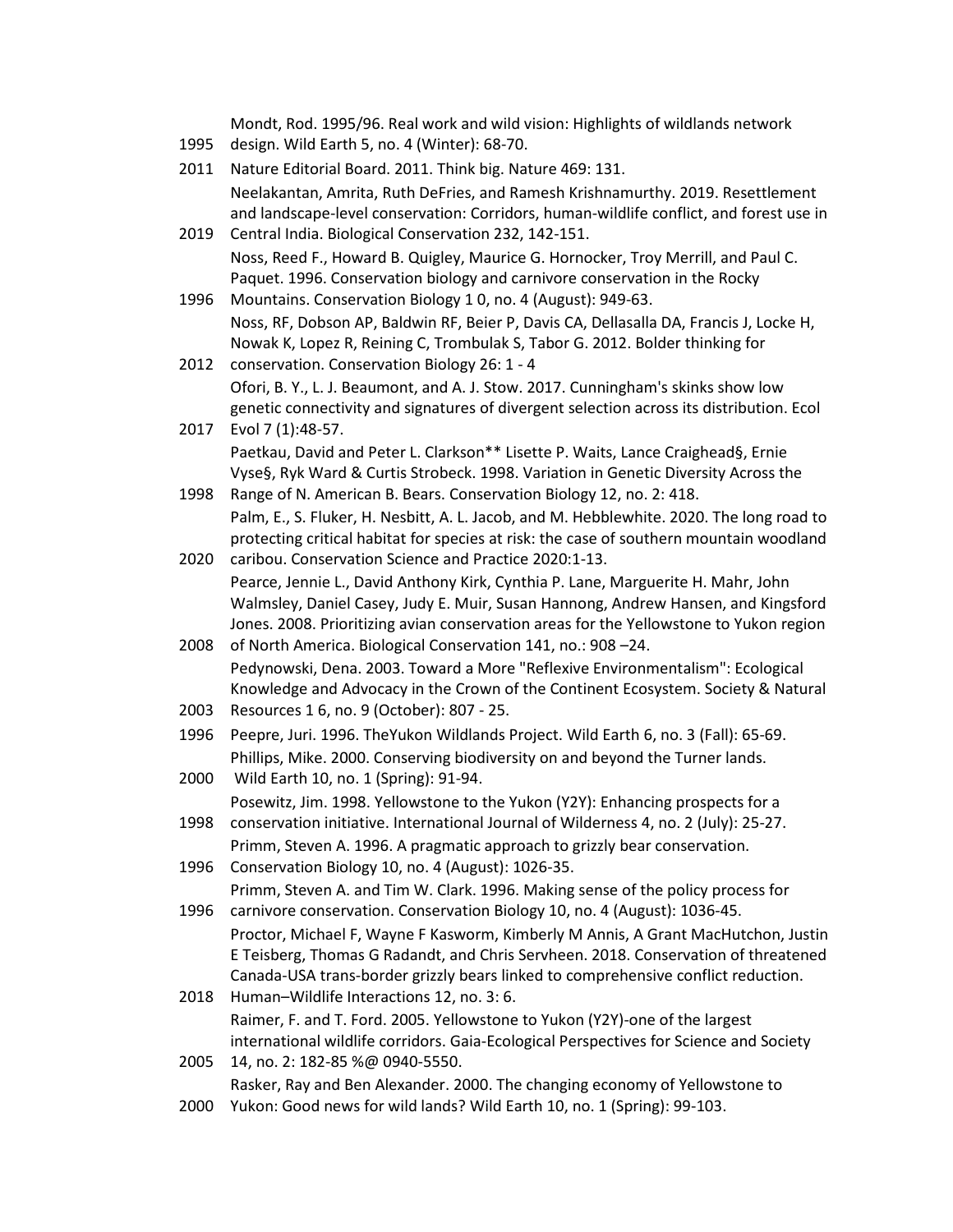Rasker, Raymond and Arlin Hackman. 1996. Economic development and the

- 1996 conservation of large carnivores. Conservation Biology 10, no. 4 (August): 991-1002. Sawaya, Michael A., Anthony P. Clevenger, and Michael K. Schwartz. 2019. Demographic fragmentation of a protected wolverine population bisected by a major
- 2019 transportation corridor. Biological Conservation 236, 616-625. Shafer, Craig L. 2015. Land use planning: A potential force for retaining habitat connectivity in the Greater Yellowstone Ecosystem and Beyond. Global Ecology and
- 2015 Conservation 3: 256-78. Stewart, Frances E.C., John P. Volpe, Brian R. Eaton, Glynnis A. Hood, Dragomir Vujnovic, and Jason T. Fisher. 2019. Protected areas alone rarely predict mammalian biodiversity across spatial scales in an Albertan working landscape. Biological
- 2019 Conservation 240, 108252. Stewart-Kroeker, Sarah. 2019. Exploring new and renewed eco-spiritualities: French
- 2019 Contributions to environmental ethics. Journal of Religious Ethics 47, no. 4: 790-817. Swanson, Frederick J. 2017. Book review of Forest conservation in the Anthropocene.
- 2017 Ecology 98 (4):1185–1188. 2020 Geographers 1-21. Thomas, Kimberley Anh. 2020. The problem with solutions: Development failures in bangladesh and the interests they obscure. Annals of the American Association of
	- Thomsen, Jennifer M. and Susan C. Caplow. 2016. Defining success over time for large landscape conservation organizations. Journal of Environmental Planning and
- 2016 Management 60, 7: 1153-72. Thornton, D, L Branch, and D Murray. 2019. Distribution and connectivity of protected areas in the Americas facilitates transboundary conservation. Ecological Applications
- 2019 e02027. Trant, A., E. Higgs, and B. M. Starzomski. 2020. A century of high elevation ecosystem
- 2020 change in the Canadian Rocky Mountains. Sci Rep 10: 9698. Waits. 1998. Mitochondrial DNA Phylogeography of the North Am. Brown Bear and
- 1998 Implications for Conservation. Conservation Biology 12, no. 2: 408. Weaver, John L., Paul C. Paquet, and Leonard F. Ruggiero. 1996. Resilience and conservation of large carnivores in the Rocky Mountains. Conservation Biology 10, no.
- 1996 4 (August): 964-76. Weber, William and Alan Rabinowitz. 1996. A global perspective on large carnivore
- 1996 conservation. Conservation Biology 1 0, no. 4 (August): 1046-54. Wildlands Project. 2000. Wildlands Conservation Planning Map and Regional Reports.
- 2000 Wild Earth 1 0, no. 1 (Spring): 84-85.
- 2007 Williams, Nigel. 2007. Joined-up thinking. Current Biology 17, no. 19: R817-R18. Wyborn, Carina and R. Patrick Bixler. 2013. Collaboration and nested environmental governance: Scale dependency, scale framing, and cross-scale interactions in
- 2013 collaborative conservation. Journal of Environmental Management 123: 58-67. Keiter, R. B. 2020. Landscape conservation, wildlife management, and the federal
- 2020 public lands: A primer. Idaho Law Review Hassell, JM, T Newbold, AP Dobson, YM Linton, LHV Franklinos, D Zimmerman, and KM Pagenkopp Lohan. 2021. Towards an ecosystem model of infectious disease.
- 2021 Nature Ecology & Evolution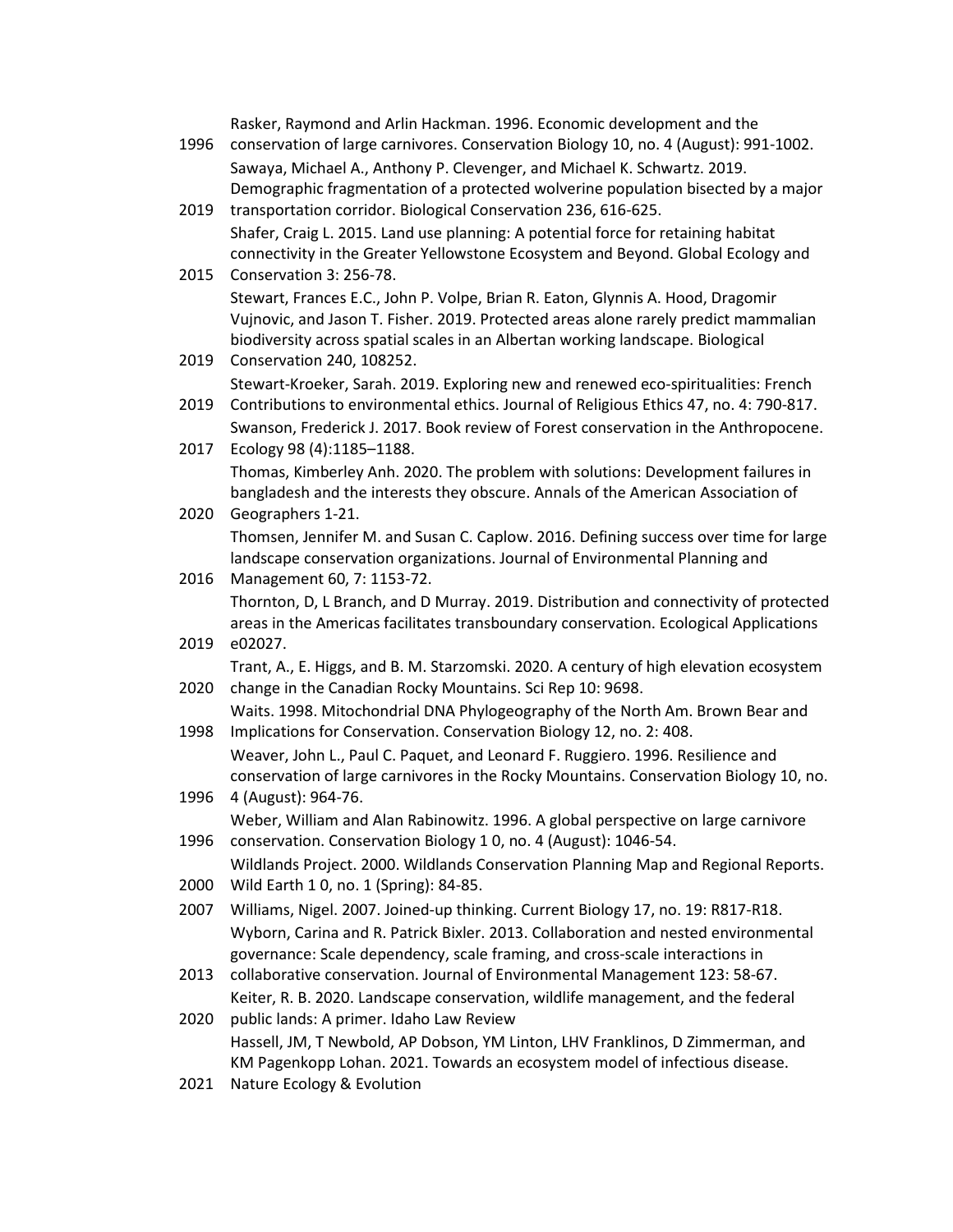Dobrowski, Solomon Z., Caitlin E. Littlefield, Drew S. Lyons, Clark Hollenberg, Carlos Carroll, Sean A. Parks, John T. Abatzoglou, Katherine Hegewisch, and Josh Gage. 2021. Protected-area targets could be undermined by climate change-driven shifts in

- 2021 ecoregions and biomes. Communications Earth & Environment 2, no. 1: Butler, Eric P, Leslie L Bliss-Ketchum, Catherine E de Rivera, Sahan Dissanayake, Carole L Hardy, Dorothy A Horn, Ben Huffine, Amanda M Temple, Michael E Vermeulen, and Hailey Wallace. 2021. Habitat, geophysical, and eco-social connectivity: benefits of
- 2021 resilient socio–ecological landscapes. Landscape Ecology 1-29.

### **Peer Reviewed Journal Articles: Y2Y Author Acknowledged**

- Year Full citation ~ Peer-reviewed journal article referencing idea of Y2Y Nowak, Katarzyna, Joel Berger, Amy Panikowski, Donald G. Reid, Aerin L. Jacob, Greg Newman, Nicholas E. Young, Jon P. Beckmann, and Shane A. Richards. 2020. Using community photography to investigate phenology: A case study of coat molt in the
	- 2020 mountain goat (Oreamnos americanus) with missing data. Ecology and Evolution Sawaya, Michael A., Anthony P. Clevenger, and Michael K. Schwartz. 2019. Demographic fragmentation of a protected wolverine population bisected by a major
	- 2019 transportation corridor. Biological Conservation 236, 616-625. Geng, D. C., J. L. Innes, W. Wu, W. Wang, and G. Wang. 2021. Seasonal Variation in Visitor Satisfaction and Its Management Implications in Banff National Park.
	- 2021 Sustainability 13: 1681. Mitchell, M. G. E., R. Schuster, A. L. Jacob, D. E. L. Hanna, C. O. Dallaire, C. Raudsepp-Hearne, E. M. Bennett, B. Lehner, and K. M. A. Chan. 2021. Identifying key ecosystem service providing areas to inform national-scale conservation planning. Environmental
	- 2021 Research Letters 16: 014038. Keeley, A. T. H., P. Beier, and J. S. Jenness. 2021. Connectivity metrics for conservation
	- 2021 planning and monitoring. Biological Conservation 255: 109008. Morehouse, A. T., A. E. Loosen, T. A. Graves, and M. S. Boyce. 2021. The smell of success: Reproductive success related to rub behavior in brown bears. PLoS One 16:

### 2021 e0247964. 2020/21 Bergdahl, J. C. 2020. First record of Scaphinotus hoodooensis from Idaho, first records of Scaphinotus regularis from Montana, review of the geography of species in subgenus Pseudonomaretus (Coleoptera, Carabidae, Cychrini), with comments on the endemic forest invertebrate fauna of the Clearwater Refugium. Bulletin of the Oregon Entomological Society 4:

- Finnegan, Laura, Rebecca Viejou, Doug MacNearney, Karine E Pigeon, and Gordon B Stenhouse. 2021. Unravelling the impacts of disturbance type and regeneration on
- 2021 movement of threatened species. Landscape Ecology 1-17. Ellis, Erle C., N Gauthier, K Klein Goldewijk, R Bliege Bird, N Boivin, S Díaz, DQ Fuller, JL Gill, JO Kaplan, N Kingston, H Locke, CNH McMichael, D Ranco, TC Rick, MR Shaw, L Stephens, JC Svenning, and JEM Watson. 2021. People have shaped most of terrestrial
- 2021 nature for at least 12,000 years. Proc Natl Acad Sci U S A 118, no. 17: e2023483118. Reaser, Jamie K., Brooklin E. Hunt, Manuel Ruiz-Aravena, Gary M. Tabor, Jonathan A.
- 2022 Patz, Daniel Becker, Harvey Locke, Peter J. Hudson, and Raina K. Plowright. 2022.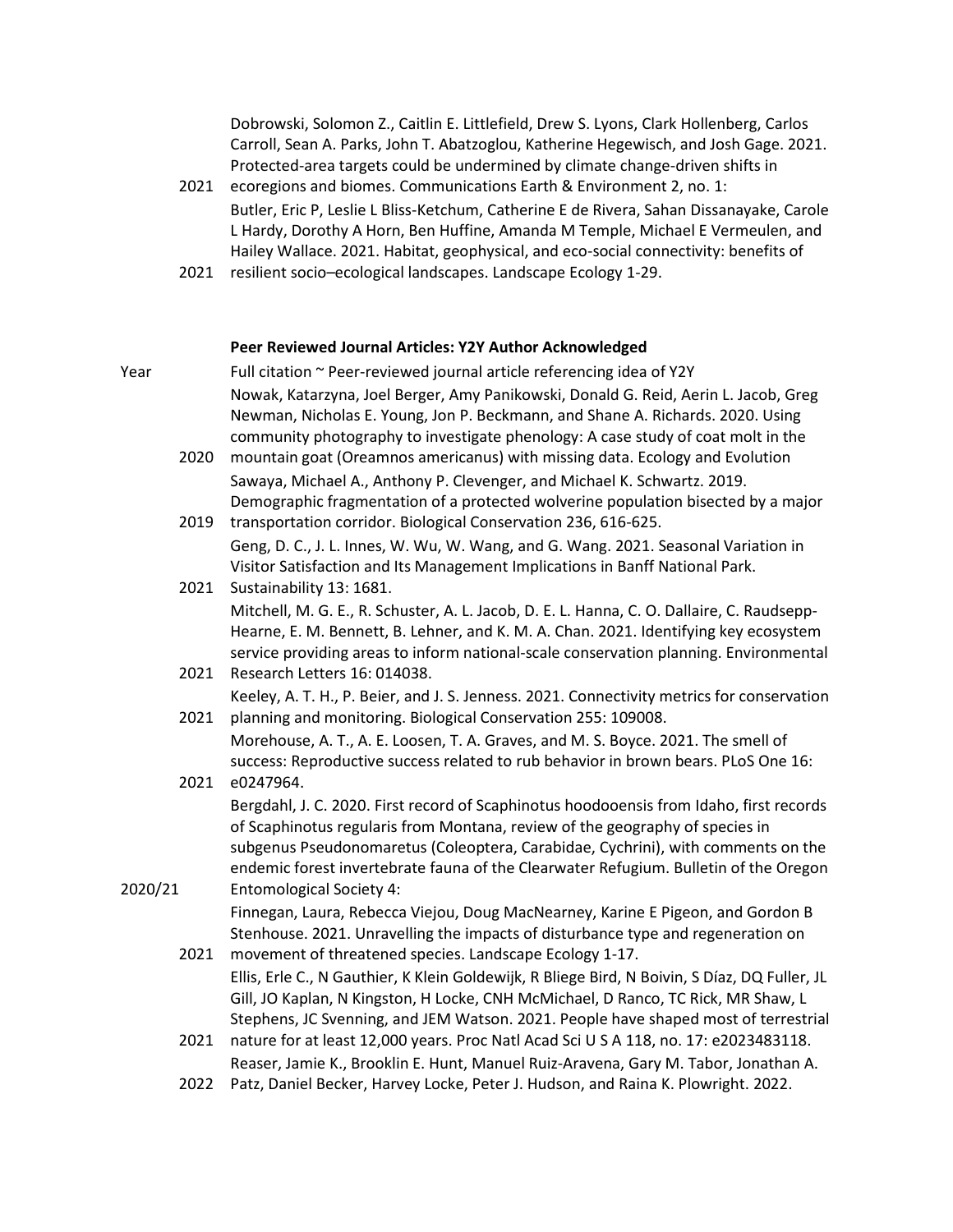Fostering landscape immunity to protect human health: A science-based rationale for shifting conservation policy paradigms. Conservation Letters Fisher, Jason T., Sean Murray, Mirjam Barrueto, Kathleen Carroll, Anthony P. Clevenger, Doris Hausleitner, William Harrower, Nicole Heim, Kim Heinemeyer, Aerin L. Jacob, Thomas S. Jung, Andrea Kortello, Andrew Ladle, Robert Long, Paula MacKay, and Michael A. Sawaya. 2022. Wolverines (Gulo gulo) in a changing landscape and warming climate: A decadal synthesis of global conservation ecology research. Global

2022 Ecology and Conservation 34, e02019.

#### **Books**

- 18. Gadd, Ben. 1995. Handbook of the Canadian Rockies. Jasper, Alberta: Corax Press. 19. Gliedt, Travis, and Kelli Larson. 2018. Sustainability in transition: Principles
- 1995 for developing solutions. Abingdon, Oxon ; New York, NY: Routledge.
- 1996 39. Madsen, Ken. 1996. Wild rivers, wild lands. Whitehorse, Yukon: Lost Moose. 63. Yukon Wildlands Project. 1998. The Wind, the Snake, and the Bonnet Plume: Three wild northern rivers. Whitehorse, Yukon: Friends of Yukon Rivers and Yukon
- 1998 Chapter of the Canadian Parks and Wilderness Society. 4. Bezener, Andy and Linda Kershaw. 1999. Rocky Mountain nature guide. Edmonton,
- 1999 Alberta: Lone Pine Publishers. 58. Van Tighem, Kevin. 1999. Predators: Wild dogs & cats. Canmore, Alberta: Altitude
- 1999 Publishing Canada Ltd.
- 2000 9. Busch, Robert H. 2000. The grizzly almanac. New York: Lyons Press. 12. Chadwick, Douglas H. 2000. Yellowstone to Yukon. Washington, D.C.: National
- 2000 Geographic Society.
- 2000 22. Hahn, Bob. 2000. Kootenay National Park. Calgary: Rocky Mountain Books. 37. Locke, Sarah. 2000. Yukon's Tombstone Range and Blackstone Uplands: A traveller's guide. Whitehorse, Yukon: Yukon Chapter of the Canadian Parks and
- 2000 Wilderness Society. 2000 parks. Toronto: Key Porter Books. 53. Searle, D. Richard. 2000. Phantom parks: The struggle to save Canada's national
- 2000 Canmore, Alberta: Canada Altitude Publishing. 59. Van Tighem, Kevin. 2000. Home range: Writings on conservation and restoration.
- 2001 Publishing Canada Ltd. 10. Cameron, Ward. 2001. Canmore and Kananaskis. Canmore, Alberta: Altitude
- 2001 Washington, D.C.: Island Press. 34. Kemmis, Daniel. 2001. This sovereign land: A new vision for governing the West.
- 15. Draper, Dianne. 2002. Our environment: A Canadian perspective. 2nd ed.
- 2002 Scarborough, Ontario: Nelson Thomson Learning.

31. Jones, Karen. 2002. Wolf mountains: A history of wolves along the Great Divide.

- 2002 Calgary: University of Calgary Press.
- 2002 45. Peepre, Juri. 2002. Yukon wild: Natural regions of the Yukon, 2nd edition. 57. Suzuki, David T. and Holly Jewell Dressel. 2002. Good news for a change: Hope for
- 2002 a troubled planet. Toronto: Stoddart.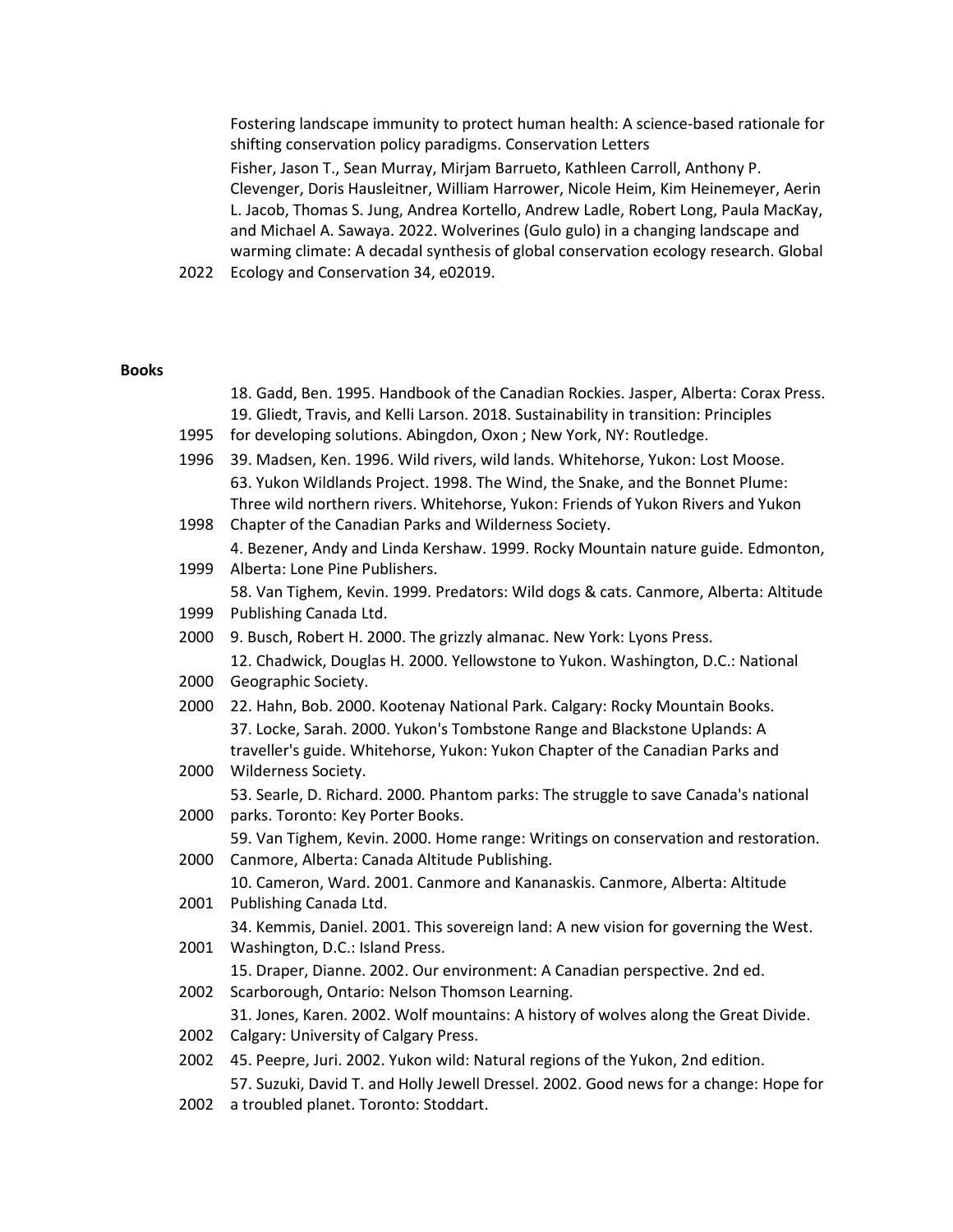| 2002 | 61. Wilson, Edward Osborne. 2002. The future of life. 1st ed. New York: Alfred A.<br>Knopf.                                                    |
|------|------------------------------------------------------------------------------------------------------------------------------------------------|
|      | 6. Bolen, Eric G. and William Laughlin Robinson. 2003. Wildlife ecology and                                                                    |
| 2003 | management. 5th ed. Upper Saddle River, N.J.: Prentice Hall.                                                                                   |
|      | 25. Higgs, Eric. 2003. Nature by design: People, natural process, and ecological                                                               |
| 2003 | restoration. Cambridge, Massachusetts: MIT Press.                                                                                              |
|      | 26. Hillstrom, Kevin and Laurie Collier Hillstrom. 2003. North America: A                                                                      |
| 2003 | continental overview of environmental issues. Santa Barbara, California: ABC-CLIO.                                                             |
| 2003 | 32. Keiter, Robert B. 2003. Keeping faith with nature: Ecosystems, democracy &<br>America's public lands. New Haven: Yale University Press.    |
|      | 42. Neal, Chuck. 2003. Grizzlies in the mist. 1st ed. Moose, Wyoming: Homestead                                                                |
| 2003 | Publishing.                                                                                                                                    |
| 2004 | 17. Foreman, Dave. 2004. Rewilding North America: A vision for conservation in the<br>21st century. Washington: Island Press.                  |
| 2004 | 60. Ward, Chip. 2004. Hope's horizon: Three visions for healing the American land.<br>Washington, DC: Island Press/Shearwater Books.           |
|      | 8. Burde, John H. and George A. Feldhamer. 2005. Mammals of the national parks.                                                                |
| 2005 | Baltimore: The Johns Hopkins University Press.                                                                                                 |
|      | 11. Cannings, Richard J. 2005. The Rockies: A natural history. New York: Greystone                                                             |
| 2005 | Books.                                                                                                                                         |
| 2005 | 46. Peepre, Juri and Sarah Locke. 2005. Three Rivers: The Yukon's great boreal<br>wilderness. Harbour Publishing.                              |
|      | 50. Schulz, Florian. 2005. Yellowstone to Yukon: Freedom to roam, a photographic                                                               |
| 2005 | journey. 1st ed. Seattle, Wash.: Mountaineers Books.                                                                                           |
|      | 1. Anderson, Anthony B. and Clinton N. Jenkins. 2006. Applying nature's design:                                                                |
|      | Corridors as a strategy for biodiversity conservation. New York: Columbia University                                                           |
| 2006 | Press.                                                                                                                                         |
| 2006 | 2. Benedict, Mark A. and Edward McMahon. 2006. Green infrastructure: Linking<br>landscapes and communities. Washington, DC: Island Press.      |
|      | 27. Hilty, Jodi A., William Zander Lidicker, and Adina Maya Merenlender. 2006.                                                                 |
|      | Corridor ecology: The science and practice of linking landscapes for biodiversity                                                              |
| 2006 | conservation. Washington, DC: Island Press.                                                                                                    |
| 2007 | 7. Brunner, Bernd. 2007. Bears: A brief history. New Haven: Yale University Press.                                                             |
|      | 23. Halfpenny, James C. 2007. Yellowstone bears in the wild. Helena, MT: Riverbend                                                             |
|      | Pub. 24. Heuer, Karsten. 2002. Walking the big wild: From Yellowstone to the Yukon                                                             |
| 2007 | on the grizzly bears' trail. Toronto: McClelland & Stewart.                                                                                    |
|      | 5. Black, Brian and Donna L. Lybecker. 2008. Great debates in American                                                                         |
| 2008 | environmental history. Westport, Conn.: Greenwood Press.<br>29. Johns, David. 2009. A new conservation politics: Power, organization building, |
| 2009 | and effectiveness. Chichester, UK; Hoboken, NJ: Wiley-Blackwell.                                                                               |
|      | 13. Chadwick, Douglas H. 2010. The wolverine way. 1st ed. Ventura, CA: Patagonia                                                               |
| 2010 | Books.                                                                                                                                         |
|      | 48. Sandford, Robert W. 2010. Ecology & wonder in the Canadian Rocky Mountain                                                                  |
| 2010 | Parks World Heritage Site. Edmonton: AU Press.                                                                                                 |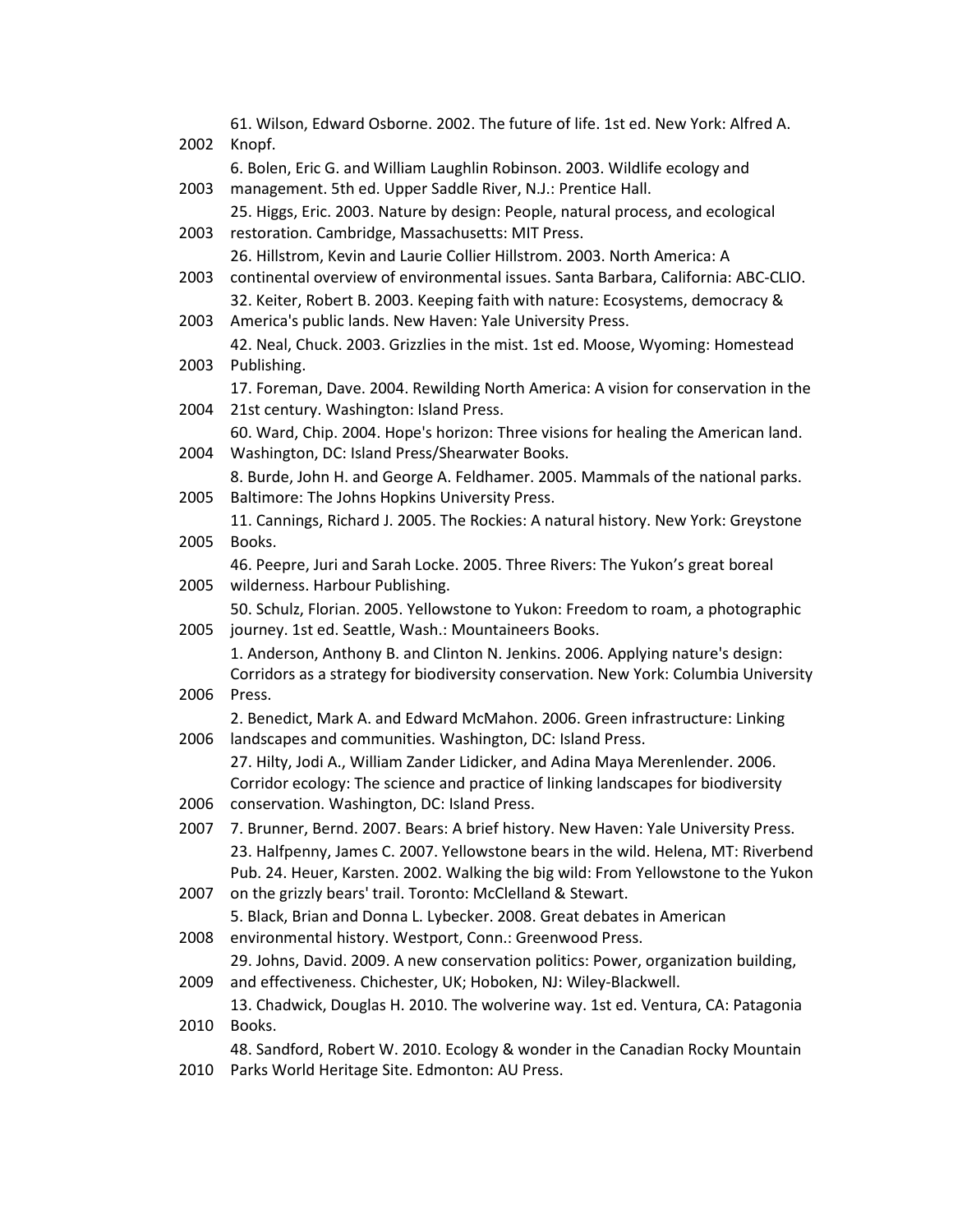49. Schullery, Paul and Marsha Karle. 2010. This high, wild country: A celebration of Waterton-Glacier International Peace Park. Albuquerque: University of New

2010 Mexico

40. Marris, Emma. 2011. Rambunctious garden: Saving nature in a post-wild world. 1st

- 2011 U.S. ed. New York: Bloomsbury.
- 2012 14. Dettling, Peter A. 2012. The will of the land. Victoria: RMB. 35. Locke, Harvey. 2012. Yellowstone to Yukon: The journey of wildlife and art. Golden, Colorado: Fulcrum Publishing for National Museum of Wildlife Art and Whyte
- 2012 Museum of the Canadian Rockies.

33. Keiter, Robert B. 2013. To conserve unimpaired: The evolution of the national park

- 2013 idea. Island Press.
- 2014 1. Boyle, Megan. 2014. Biological corridor. In Encyclopedia of Earth. 16. Eisenberg, Cristina. 2014. The carnivore way: Coexisting with and conserving
- 2014 North America's predators. Washington, DC: Island Press. 20. Gnam, Steven, Douglas H. Chadwick, Michael Jamison, Dylan Boyle, and Karsten Heuer. 2014. Crown of the Continent: The wildest Rockies. First edition. ed. Seattle:
- 2014 Braided River, an imprint of Mountaineers Books. 36. Locke, Harvey, ed. 2016. The last of the wild buffalo return to the wild. Banff,
- 2016 Alberta: Summerthought Publishing. 43. Nelson, Gordon. 2017. The magnificent Nahanni\: The struggle to protect a wild
- 2017 place. Regina, Saskatchewan, Canada: University of Regina Press.
- 2017 DC: Island Press. 56. Struzik, Edward. 2017. Firestorm: How wildfire will shape our future. Washington, 2. Locke, Harvey. 2018. The international movement to protect half the world: origins,

scientific foundations, and policy implications. In Reference Module in Earth Systems and Environmental Sciences, Elsevier. scientific foundations, and policy implications.

- 2018 In Reference Module in Earth Systems and Environmental Sciences, Elsevier. 3. Berger, Joel. 2018. Extreme conservation: Life at the edges of the world. Chicago:
- 2018 The University of Chicago Press.

2018 wildlife coexistence with the arts. wolflostandfound.org. 21. Grelock-Yusem, Susan Michelle. 2018. Wolf Lost & found: Reframing human

38. Lynx, Dustin. 2018. Hiking Canada's Great Divide Trail - 3rd Edition. Rocky

- 2018 Mountain Books Ltd. 62. Woodhouse, Keith Mako. 2018. The ecocentrists: A history of radical
- 2018 environmentalism. New York: Columbia University Press.
	- 28. Hilty, J. A. 2019. Corridor ecology: Linking landscapes for biodiversity
- 2019 conservation and climate adaptation. Island Press, Washington, DC.

2019 University Press. 30. Johns, David. 2019. Conservation politics: The last anti-colonial battle. Cambridge

- 2019 41. Morgan, Ned. 2019. In the mountains. Aster.
- 2019 47. Pinch, Diane. 2019. Passion and persistence. Harbour Publishing.
- 2019 51. Scigliano, Eric. 2019. The big thaw. Braided River. 54. Sesser, Amanda L. 2019. Drivers of landscape change in the northwest boreal region of North America : a synthesis of information for policy and land management.
- 2019 Fairbanks, AK: University of Alaska Press.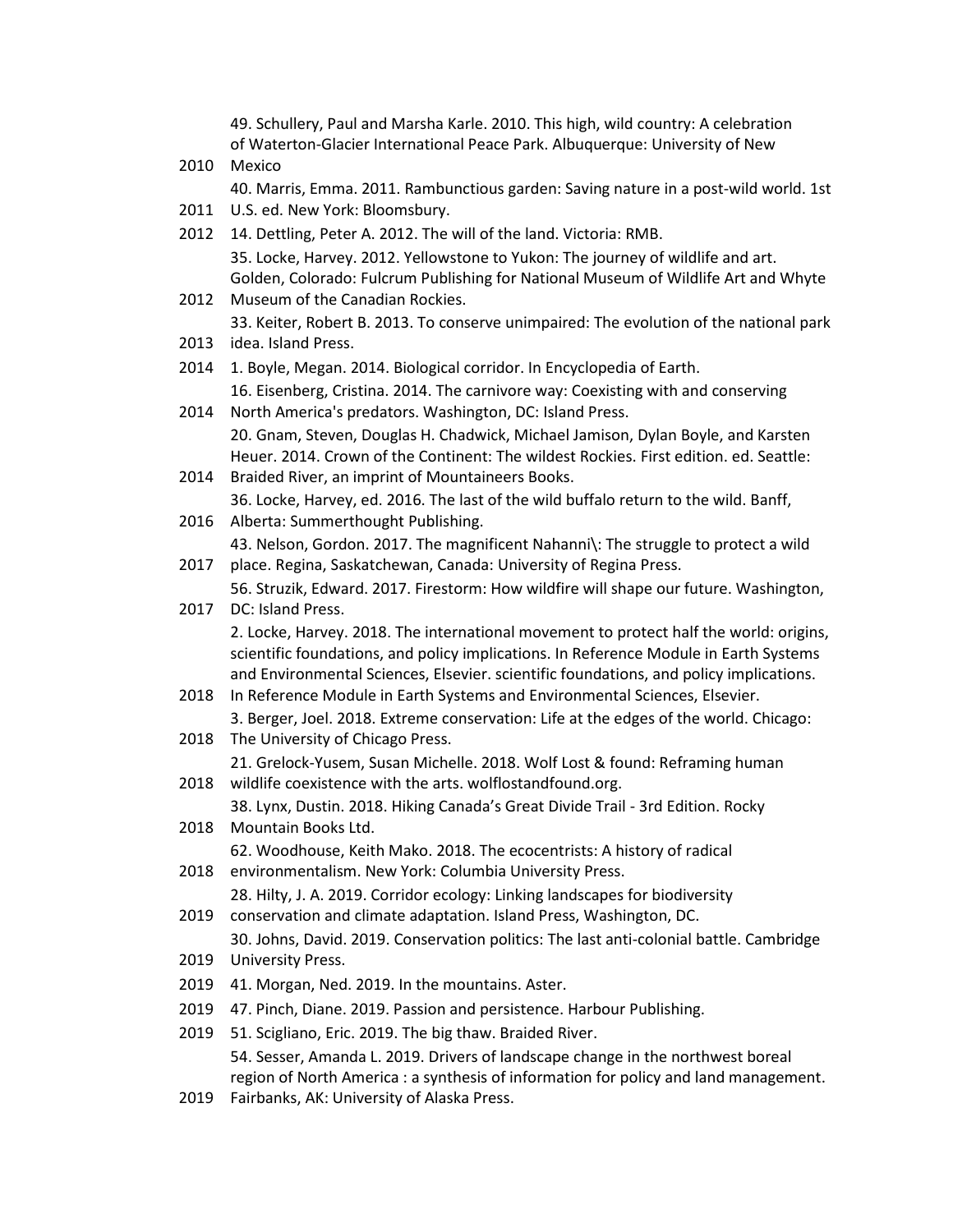55. Steiner, Frederick R., Richard Weller, Billy Fleming, and Karen M'Closkey. 2019.

- 2019 Design with Nature Now.
- 2019 coexistence with the arts. Pacifica Graduate Institute. 64. Yusem, Susan Grelock. 2019. Wolf: Lost & found: Reframing human-wildlife
- 52. Scott, J. Michael, John A. Wiens, Beatrice Van Horne, and Dale D. Goble. 2020.
- 2020 Shepherding nature: The challenge of conservation reliance. Cambridge University 44. Peacock, Doug and Andrea Peacock. 2006. The essential grizzly: The mingled fates
- 2006 of men and bears. Guilford, Conn: Lyons Press.
- 2002 Heuer, K. Hiking the big wild: From Yellowstone to Yukon on the Grizzly bears' trail
- 2008 Heuer, K. Being Caribou: Five months on Foot with an Arctic Caribou Herd Willcox, L. 1998. A sense of place: An atlas of issues, attitudes and resources in the
- 1998 Yellowstone to Yukon Ecoregion Clark, Susan G. 2021. Yellowstone's Survival and Humanity's Call to Action: Making the
- 2021 Case for a New Ecosystem Conservation Story. Anthem Press. Tobias, Michael Charles, and Jane Gray Morrison. 2021. On the nature of ecological
- 2021 paradox. Springer.
- 2021 Gowdy, John M. 2021. Ultrasocial. Cambridge University Press.

# **Book**

**chapters**

1994 Yellowstone to Yukon Biodiversity Strategy, 79-81. 22. Jessen, Sabine. 1994. The Wilderness Vision for British Columbia. Vancouver: Canadian Parks and Wilderness Society, British Columbia Chapter. a. Locke, Harvey.

31. Nelson,James Gordon and Rafal Serafin. 1997. National parks and protected areas: Keystones to conservation and sustainable development. New York: Springer. a. Locke, Harvey. The Role of Banff National Park as a Protected Area in the Yellowstone

- 1997 to Yukon Mountain Corridor of Western North America. 29. Marsh, John and Bruce W. Hodgins 1998. Changing parks: The history, future and cultural context of parks and heritage landscapes. T oronto: Natural Heritage/Natural
- 1998 History Inc. a. Downie, Bruce K. Parks: A British Columbia perspective, 238-49. 30. Munro, Neil and J. H. Martin Willison, eds. 1998. Linking protected areas with working landscapes conserving biodiversity: Proceedings of the third international conference on science and management of protected areas, 12-16 May 1997. Wolfville, N.S.: Science and Management of Protected Areas Association. Braithwaite, Richard. Conservation biology: A fool's errand or an inadequate paradigm? Locke,
- 1998 Harvey. 1998. Yellowstone to Yukon Conservation Initiative.
- 37. Soulé, Michael E. and John Terborgh. 1999. Continental conservation: Scientific foundations of regional reserve networks, edited by Washington: Island Press. Scott, J. Michael, Elliott A. Norse, Hector Arita, Andy Dobson, James A. Estes, Mercedes Foster, Barrie Gilbert, Deborah B. Jensen, Richard L. Knight, David Mattson, and Michael E. Soule. The issue of scale in selecting and designing biological reserves, 19-. 1. Dobson, Andy, Katherine Ralls, Mercedes Foster, Michael E. Soule, Daniel Simberloff, Dan Doak, James A. Estes, L. Scott Mills, David Mattson, Rodolfo Dirzo, Hector Arita, Sadie Ryan, Elliott A. Norse, Reed F. Noss, and David Johns. Corridors: Reconnecting
- 1999 fragmented landscapes, 129-70.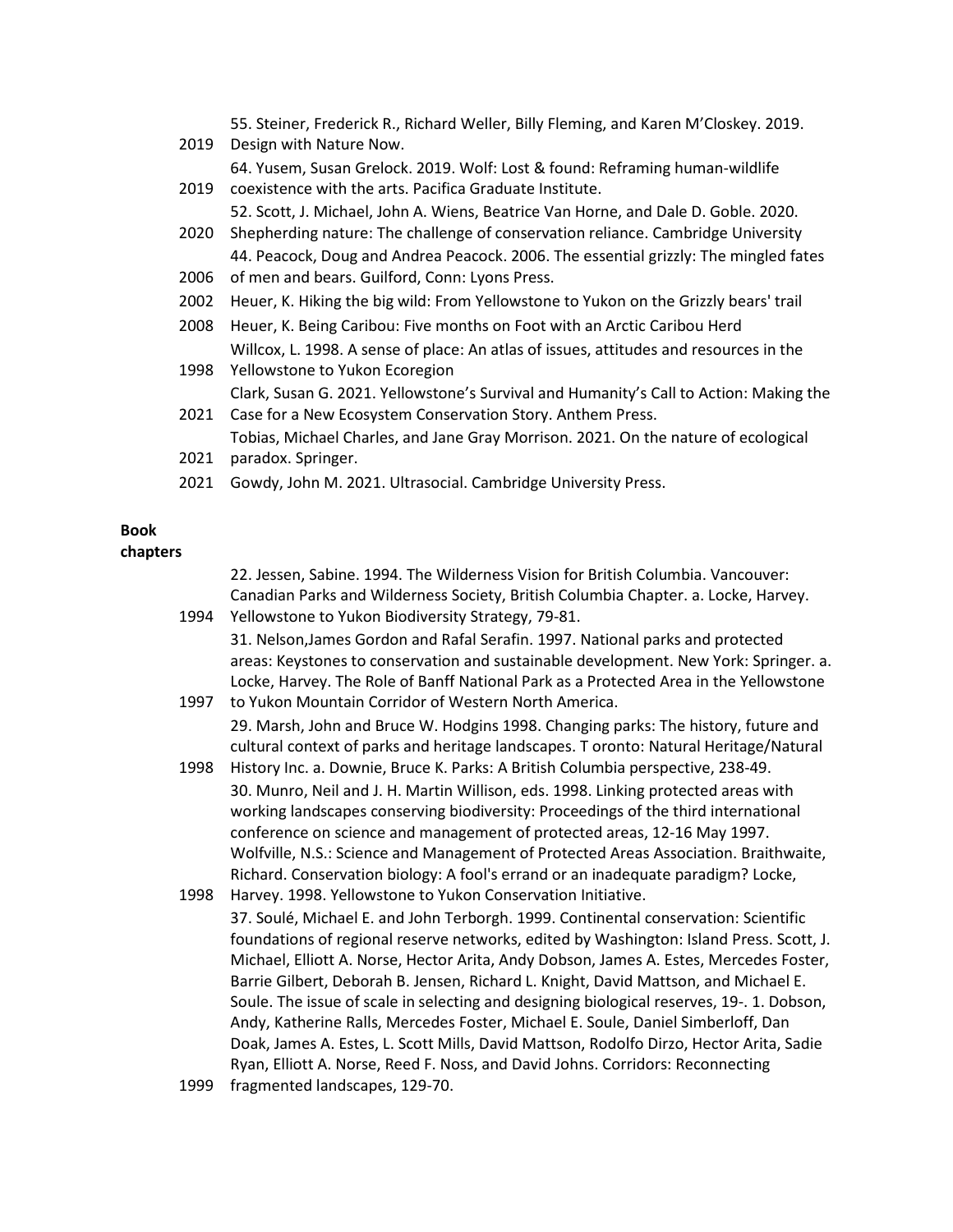5. Beazley, Karen and Robert Boardman, eds. 2001. Politics of the wild: Canada and endangered species. Don Mills, Ont.: Oxford University Press. a. Dearden, Philip. 2001.

- 2001 Politics of the wild: Canada and endangered species. 10. Blatter, Joachim and Helen M. Ingram, eds. 2001. Reflections on water: New approaches to transboundary conflicts and cooperation. Cambridge, Mass.: MIT Press. a. Levesque, Suzanne Marie. The Yellowstone to Yukon Conservation Initiative:
- 2001 Reconstructing boundaries, biodiversity and beliefs. 12. Clark, Tim W. and Kim Ziegelmayer Michael J. Stevenson, Murray B. Rutherford, eds. 2001. Species and Ecosystem Conservation: An Interdisciplinary Approach. New Haven, Connecticut: Yale School of Forestry & Environmental Studies Bulletin Series 105. a. Clark, Tim W. and David L. Gaillard. Organizing an Effective Partnership for the
- 2001 Yellowstone to Yukon Conservation Initiative. 14. Convis, Jr., Charles L. , ed. 2001. Conservation geography: Case studies in GIS, computer mapping, and activism: ESRI Press.a. Craighead, Frank L. Craighead
- 2001 Environmental Research Institute. 19. Harmon, David. 2001. Crossing Boundaries in Park Management: Proceedings of

the 11th Conference on Research and Resource Management in Parks and on Public Lands. Hancock, Michigan: George Wright Society. a. Stephenson, Bill. The Algonquin to Adirondack Conservation Initiative: A key macro-landscape linkage in eastern North

- 2001 America, 303-10. 2001 National Park, 261-75. 28. Maehr, David S. Reed F. Noss, and Jeffery L. Larkin. 2001. Large mammal restoration: Ecological and sociological challenges in the 21st century. Washington, DC: Island Press. a. Duke, Danah L., Mark Hebblewhite, Paul C. Paquet, Carolyn Callaghan, and Melanie Percy. Restorating a Large-Carnivore Corridor in Banff
	- 32. Parson, Edward Anthony. 2001. Governing the environment: Persistent challenges, uncertain innovations. Toronto: University of Toronto Press. a. Paehlke, Robert.
- 2001 Spatial proportionality: Right-sizing environmental decision-making. 4. Baron, Jill, ed. 2002. Rocky Mountain futures: An ecological perspective. Washington: Island Press. a. Travis, William R., David M. Theobald, and Daniel B. Fagre. Transforming the Rockies: Human forces, settlement patterns, and ecosystem
- 2002 effects. 18. Goodale, Urami Manage, Marc J. Stern, Cheryl Margoluis, Ashley G. Lanfer, and Matthew Fladeland, eds. 2003. Transboundary protected areas: The viability of regional conservation strategies. New York: Food Products Press (published simultaneously in the Journal of Sustainable Forestry, 17: 1/2). a. Chester, Charles C. Responding to the idea of transboundary conservation: An overview of public reaction
- 2003 to the Yellowstone to Yukon (Y2Y) Conservation Initiative. 8. Biel, Alice Wondrak, ed. 2004. Beyond the arch: Community and conservation in Greater Yellowstone and East Africa (Proceedings of the 7th Biennial Scientific Conference on the Greater Yellowstone Ecosystem). Yellowstone National Park, Wyoming: Yellowstone Center for Resources. a. Flores, Dan. 2004. What we've
- 2004 learned about nature from the national park idea. Pp. 96-106. 35. Hassan, Rashid, Robert Scholes, and Neville Ash. 2005. Ecosystems and human well-being: Current state and trends, Volume 1. Findings of the Condition and Trends Working Group; Island Press for the Millennium Ecosystem Assessment. a.
- 2005 Körner, Christian, and Masahiko Ohsawa. 2005. Mountain systems. 681-716. 36.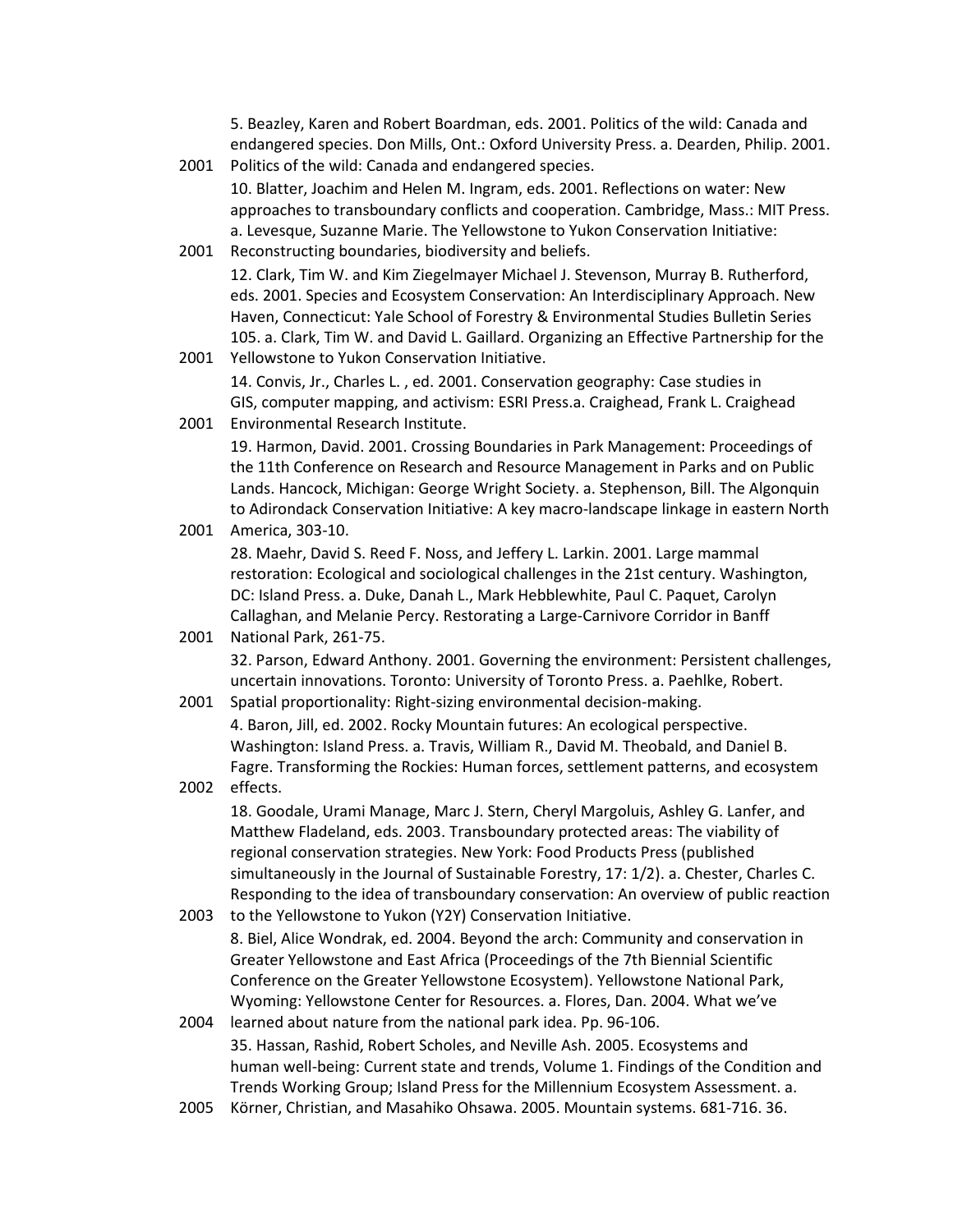Sample, V. Alaric, R. Patrick Bixler, and Char Miller, eds. 2016. Forest conservation in the Anthropocene: Science, policy, and practice. Boulder: University Press of Colorado. Tabor, Gary M., Anne A. Carlson, and R. Travis Belote. 2016. Challenges and opportunities for large landscape-scale management in a shifting climate: the importance of nested adaptation responses across geospatial and temporal scales. In Forest conservation in the Anthropocene: Science, policy, and practice, edited by V. Alaric Sample, R. Patrick Bixler and Char Miller, x, 336 pages. Boulder: University Press of Colorado. Sample, V. Alaric, and Christopher Topik. Forest conservation in the Anthropocene: Policy recommendation.

9. Biel, Alice Wondrak. 2006. Greater Yellowstone public lands: A century of discovery, hard lessons, and bright prospects [proceedings of the 8th Biennial Scientific Conference on the Greater Yellowstone Ecosystem]. Yellowstone National Park: Yellowstone Center for Resources. a. Locke, Harvey. The need and opportunity for landscape-scale conservation in the Yellowstone-to-Yukon region: A vision for the

2006 Twenty-First Century, 99-108.

24. Le Prestre, Philippe G. and Peter J. Stoett. 2006. Bilateral ecopolitics: Continuity and change in Canadian-American environmental relations. Burlington, Vermont: Ashgate. a. Sanders, John Nick and Peter J. Stoett. Extinction and invasion:

- 2006 Transborder conservation efforts, 157-78. 26. Lockwood, Michael, Graeme Worboys, and Ashish Kothari. 2006. Managing protected areas: A global guide. London: Earthscan.a. Sandwith, Trevor and Michael
- 2006 Lockwood. Linking the Landscape. 38. Sterling Evans. 2006. The borderlands of the American and Canadian Wests: Essays on regional history of the forty-ninth parallel. Lincoln: University of Nebraska Press. a. Wilkinson, Todd. Whoa! Canada: Environmental Issues and Activism along the Alberta-
- 2006 Montana Border. 2007 Transboundary Conservation and the Yellowstone to Yukon 34. Prato, Tony and Dan Fagre. 2007. Sustaining Rocky Mountain landscapes: Science, policy, and management of the crown of the continent ecosystem. Washington, DC: Resources for the Future.a. Mahr, Marguerite H.Conservation Initiative.

1. Anderson, Ray C. 2010. Berkshire encyclopedia of sustainability.a. Locke, Harvey.

- 2010 2010. Yellowstone to Yukon Conservation Initiative (Y2Y). 6. AT Ford, Adam T., Anthony P. Clevenger, and Kathy Rettie. The Banff Wildlife Crossings Project: An international public-private partnership, 157-72. In Beckmann, Jon P., Anthony P. Clevenger, Marcel P. Huijser, and Jodi A. Hilty. 2010. Safe passages:
- 2010 Highways, wildlife, and habitat connectivity. Washington: Island Press. 40. Worboys, Graeme L., Wendy L. Francis, and Michael Lockwood. 2010. Connectivity conservation management: A global guide. London: Earthscan. a. Locke, Harvey.
- 2010 Yellowstone to Yukon connectivity conservation, 161-81. 3. Banerjee, Subhankar, ed. 2012. Arctic voices: Resistance at the tipping point. New York: Seven Stories Press. a. Banerjee, Subhankar. From Kolkata to Kaktovik en route
- 2012 to Arctic Voices: Something like an introduction. 20. Hilty, Jodi A., Charles C. Chester, and Molly S. Cross, eds. 2012. Climate and conservation: Landscape and seascape science, planning, and action. Washington, DC: Island Press. 1. Chester, Charles C., Jodi A. Hilty, and Stephen C. Trombulak. 2012.
- 2012 Climate change science, impacts, and opportunities. pp. 240-252.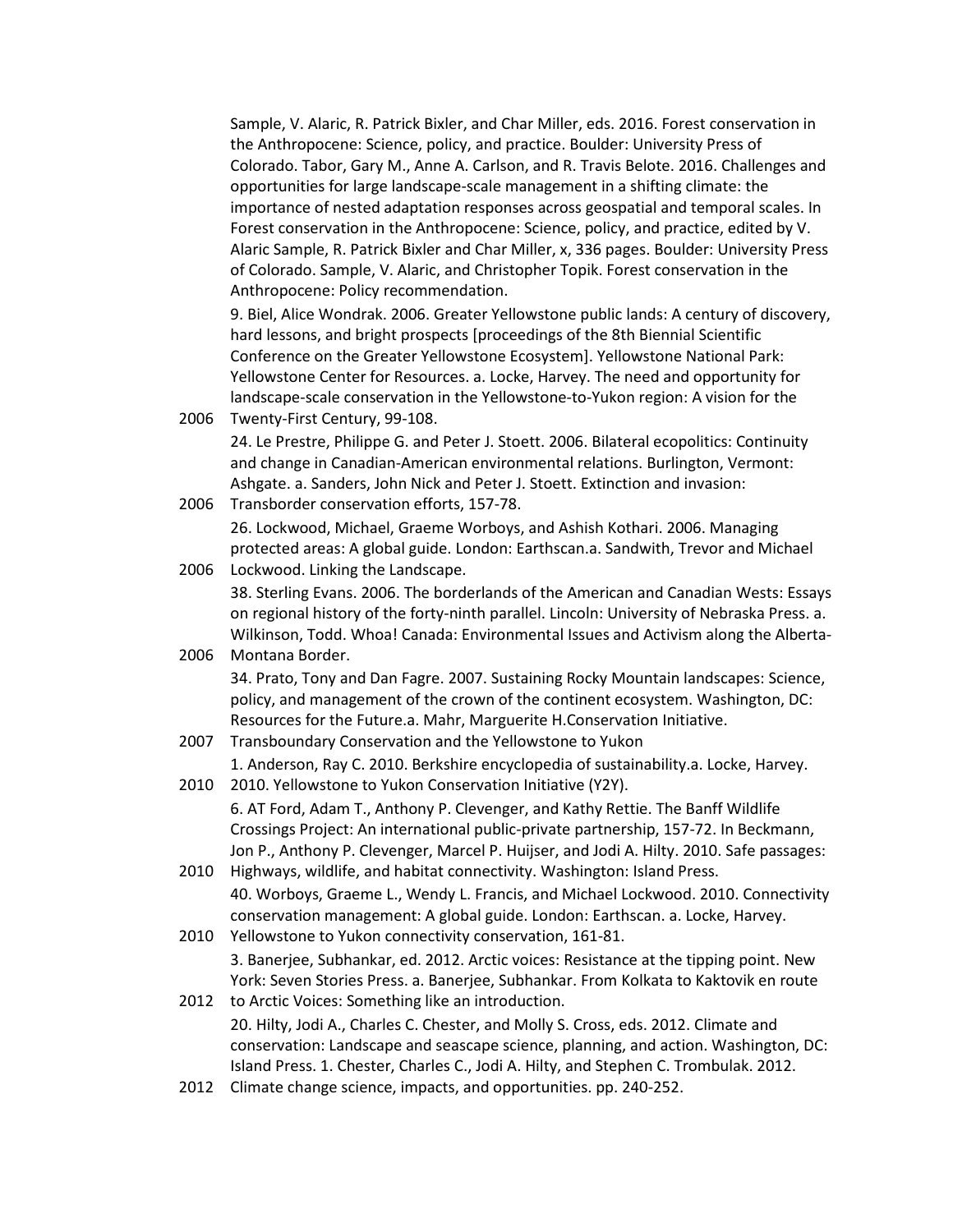21. Hilty, Jodi A., Charles C. Chester, and Molly S. Cross, eds. 2012. Climate and conservation: Landscape and seascape science, planning, and action. Washington, DC: Island Press. 2. 2. Chester, Charles C., Jodi A. Hilty, and Wendy L. Francis. Yellowstone

- 2012 to Yukon, North America. 22. Hilty, Jodi A., Charles C. Chester, and Molly S. Cross, eds. 2012. Climate and conservation: Landscape and seascape science, planning, and action. Washington, DC: Island Press. 2. 3. Hilty, Jodi A., Molly S. Cross, and Charles C. Chester. 2012. Moving
- 2012 forward on climate change science, planning, and action. Pp. 281-297. 27. Madhavan, Guruprasad. 2013. Practicing sustainability. New York: Springer. a.
- 2013 Locke, Harvey. Conservation through connections. 11. Clark, Susan G., Aaron M. Hohl, Catherine H. Picard, and Elizabeth Thomas, eds. 2014. Large-scale conservation in the common interest. New York: Springer. a. Clark, Susan G., Aaron M. Hohl, Catherine H. Picard, and Elizabeth Thomas, eds. 2014. Large-
- 2014 scale conservation in the common interest. 1-11. 17. Garmestani, Ahjond S. and Craig R. Allen. 2014. Social-Ecological Resilience and Law. Columbia University Press. a. Glicksman, Robert L. and Graeme S. Cumming. Landscape-level management of parks, refuges, and preserves for ecosystem
- 2014 resilience, 63-97. 41. Wuerthner, George, Eileen Crist, and Tom Butler. 2015. Protecting the wild: Parks and wilderness, the foundation for conservation.a. Locke, Harvey and Karsten Heuer.
- 2015 Yellowstone to Yukon: Global conservation innovations through the years. 13. Clifford, Harlan. 2016. Invisible boundaries: Exploring Yellowstone's great animal migrations. Cody, Wyoming: Buffalo Bill Center of the West. Lovejoy, Thomas. Foreword. 6-7. Preston, Charles R. The Greater Yellowstone Ecosystem: Where do we
- 2016 draw the lines? 22-35. 7. Beissinger, Steven R., David D. Ackerly, Holly D. Doremus, and Gary E. Machlis, eds.
- 2017 2017. Science, conservation, and national parks. Chicago: University of Chicago Press. 15. DellaSala, Dominick A., and Michael I. Goldstein. 2018. Encyclopedia of the Anthropocene. Oxford; Waltham, MA: Elsevier. a. Hilty, Jodi A., R. Nelson, and Wendy L. Francis. 2018. Yellowstone to Yukon Conservation Initiative: Robust conservation
- 2018 and climate adaptation in action, 351-358. 16. Ellis, Jim, ed. 2018. Water rites: Reimagining water in the west. Calgary: Calgary Institute for the Humanities. a. Hilty, Jodi, Aerin Jacob, Hilary Young, and Kelly
- 2018 Zenkewich. Y2Y: Conserving headwaters, 44-49. 2. Akhtar-Khavari, A., and Richardson, B., eds., Ecological restoration law: Concepts and case studies. Routledge. a. Akhtar-Khavari, A., and Richardson, B. J. 2019.
- 2019 Ecological restoration in the Anthropocene. 21. Hunt, Kathleen P., Gregg B. Walker, and Stephen P. Depoe. 2019. Breaking Boundaries. SUNY Press. a. McKinney, Matthew. 2019. Rethinking public participation:
- 2019 The case of public land management in the American West. 69-96. 23. Ewa Korzeniewska, and Monika Harnisz. 2019. Polish River Basins and Lakes – Part II. Springer. a. Grzybowski, Mirosław. 2019. Freshwater Habitats and Freshwater-
- 2019 Dependent Habitats in Poland. 251-268. 25. Leal Filho, Walter, Jelena Barbir, and Richard Preziosi, eds. 2019. Handbook of
- 2019 climate change and biodiversity. Cham, Switzerland: Springer.a. Chester, Charles C.,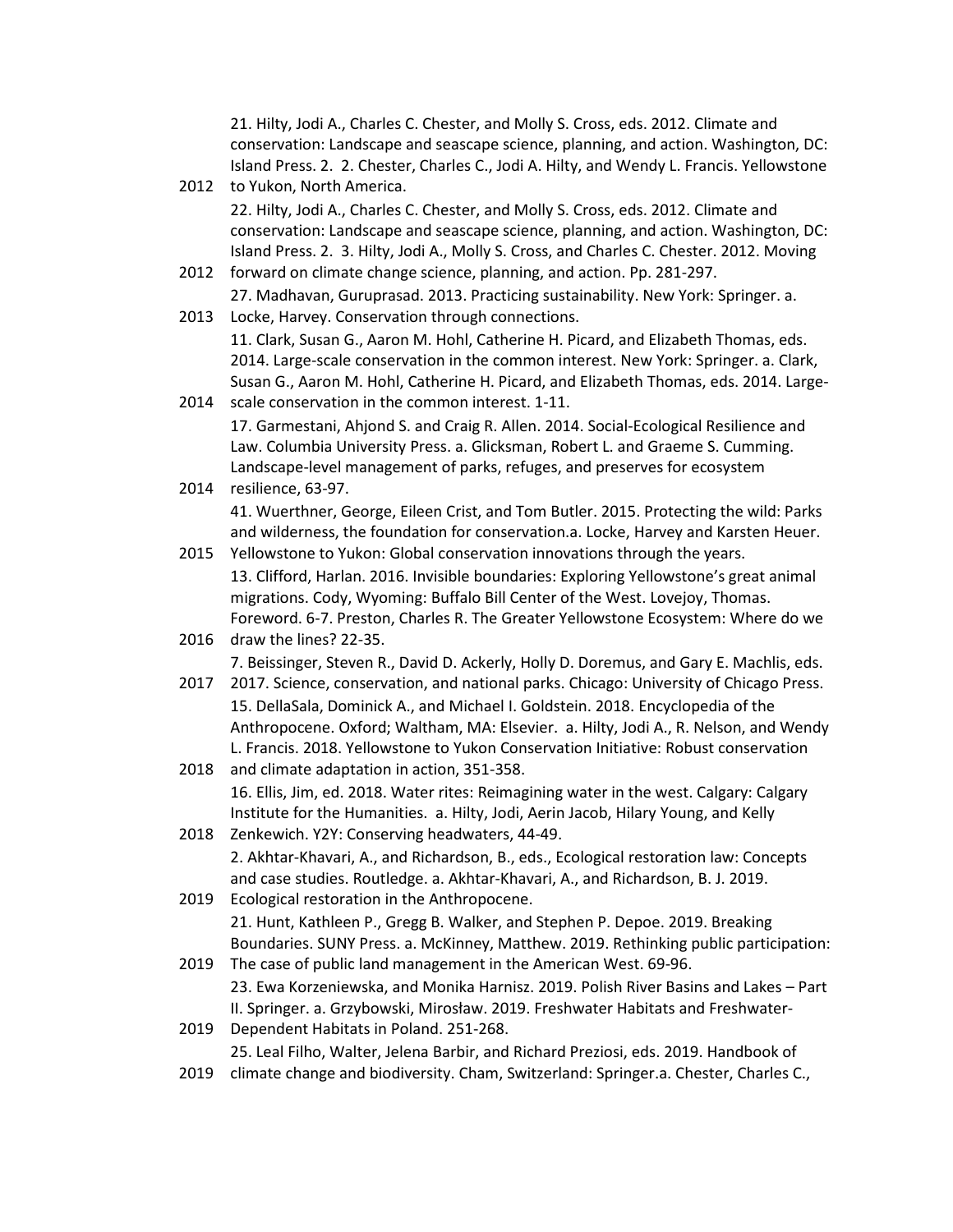and Jodi A. Hilty. 2019. The Yellowstone to Yukon Conservation Initiative as an adaptive response to climate change.

33. Pettorelli, Nathalie, ed. 2019. Rewilding. Cambridge, United Kingdom; New York, NY: Cambridge University Press. a. Johns, David. 2019. History of rewilding: Ideas and

- 2019 practice. 12-33. 2019 climate change in the US West. 39. Wolters, Erika, and Brent Steel. 2019. The environmental politics and policy of western public lands. Oregon State University. a. Hilty, Jodi, Aerin Jacob, Kim Trotter, Maya Hilty, and Hilary Young. 2019. Endangered species, wildlife corridors, and 2008 Conference, May 8 to 11, 2008, University of Calgary, Calgary, AB. Elmeligi, S. "Conserving Yellowstone to Yukon: Putting Science into Action." Contributed paper for the Canadian Parks for Tomorrow: 40th Anniversary 2020 wildlife corridors and climate change in the US west Hilty J, Jacob A, Trotter K, Young H, Hilty, M. 2020. Chapter 10: Endangered species,
- MacDonald, Sharon Meier. 2022. Ghost story: A community organizing model of changemaking. In Signs of water: Community perspectives on water, responsibility,
- 2021 and hope, eds. Robert Boschman, and Sonya L Jakubec, University of Calgary Press.

### **Magazine**

**articles**

- 1994 Locke, Harvey. 1994. Preserving the wild heart of North America. Borealis. Spring.
- 1996 McFealy. 1996. A paradise without people. Alberta Report. 4 November.
- 1997 17. 3. Brunet, Robin. 1997. Four legs good, two legs bad. British Columbia Report. March
- 1997 32. King, Patricia. 1997. An animal superhighway? Newsweek. 28 July.
- 1997 47. Melchior, Jeff. 1997. Who and why is Y2Y? Alberta Report. October 27. 54. Repanshek, Kurt. 1997. Building a bridge between Yellowstone and the Yukon.
- 1997 Snow Country. December. 61. Willcox, Louisa. 1997. The last grizzlies of the American west: The long hard road
- 1997 to recovery. Endangered Species Update.
- 1998 15. Explore Magazine. 1998. Mallet madness. December.
- 1998 16. Explore Magazine. 1998. Walking the talk. May/June.
- 1998 30. Kerasote, Ted. 1998. Walking the walk, talking the talk. Sports Afield. October. 50. Mitchell, John G. 1998. Wilderness: America's lands apart. National Geographic
- 1998 194:5.
- 1998 55. Rupp, Diana. 1998. Playing in the zone. Sports Afield. August.
- 1998 60. Whole Earth Magazine. 1998. Multinational greenways. Summer.

2. BC & Yukon Chamber of Mines. 1999. Yellowstone to Yukon Park: Sick of Y2K? Here

1999 Comes Y2Y. BC & Yukon Chamber of Mines Newsletter. December.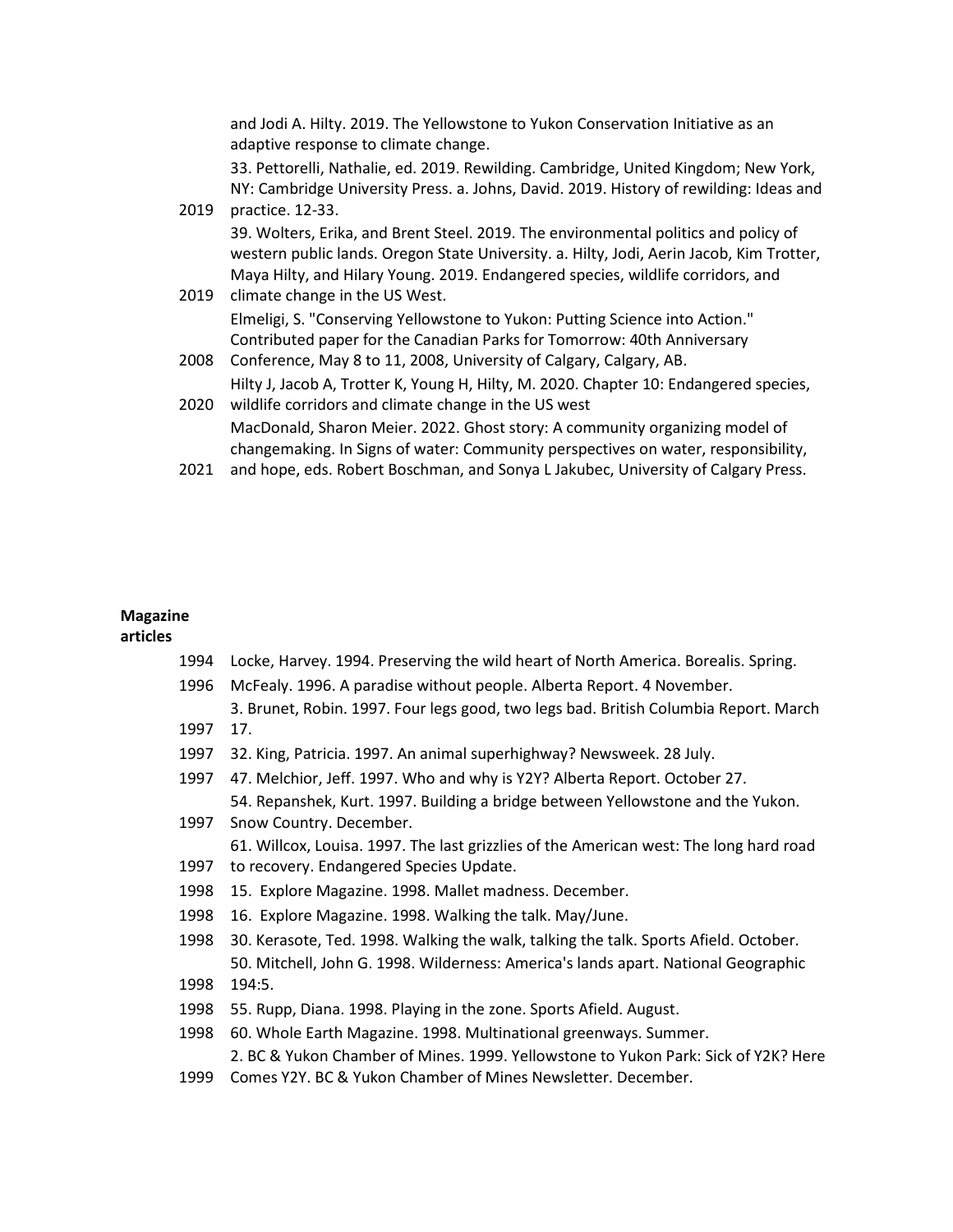5. Chadwick, Douglas H. 1999. Helping a great bear hang on. National Wildlife.

- 1999 December/January.
- 1999 17. Finkel, Michael. 1999. From Yellowstone to Yukon. Audubon. July-August. 36. Legault, Stephen. 1999. Heroes of this Earth: Conversations with Wendy Francis
- 1999 and Harvey Locke. Encompass. April/May. 62. Wood, Ted. 1999. Walking a Wildlife Highway from Yellowstone to the Yukon.
- 1999 Smithsonian. November. 11. Deuel, Katie. 2000. The Yellowstone to Yukon Initiative: Preserving the wild heart
- 2000 of North America. Road-RIPorter. October.
- 2000 24. Hamashige, Hope. 2000. Animal highways. National Geographic Traveller. March.
- 2000 27. Heuer, Karsten. 2000. A grizzly a day. Backpacker. April.

28. Hodgkins, Martha. 2000. Continental divide. Nature Conservancy.

- 2000 January/February.
- 2000 51. Newquist, Susan. 2000. The last great mountain ecosystem. Backpacker. April. 52. Peine, Mary Anne. 2000. The evolution of revolution: A brief history of environmental activism in the Northern Rockies. Camas: The Nature of the West.
- 2000 Spring/Summer. 56. Savage, Candace. 2000. A highway runs through it. Canadian Geographic. July/August. 57. Verbonac, Warren. 1998. All about the Yellowstone to Yukon
- 2000 Conservation Initiative. Prairie Sierran. Summer. 6. Chadwick, Douglas H. 2001. Grizz survival: Their fate is in our hands.
- 2001 National Geographic. July. 7. Chester, Charles C. 2001. Book review: Yellowstone to Yukon. Conservation Perspectives: The Online Journal of the Massachusetts Chapter of the
- 2001 Society for Conservation Biology, no. (Winter). 9. Clark, Tim W. and David L. Gaillard. 2001. Organizing an effective partnership for the Yellowstone to Yukon Conservation Initiative. Yale School of Forestry &
- 2001 Environmental Studies Bulletin 105.

2001 Spring. 18. Gailus, Jeff. 2001. Yellowstone to Yukon: Vision beyond borders. The Home Range.

- 2001 22. Grigg, William Norman. 2001. The "re-wilded" west. New American. January 29.
- 2001 23. Grigg, William Norman. 2001. People and Predation. New American. January 29.
- 2001 Wild Lands Advocate. June. 37. Legault, Stephen. 2001. Yellowstone to Yukon vision closer to reality every day.
- 2001 53. Peterson, David. 2001. The wild man's project. Wildlife Journal. Fall.
- 2001 publication of the Wilderness Society, Washington, D.C. 63. Wuerthner, George. 2001. Keeping the grizzly in Grizzly Creek. Wilderness. Annual 8. Chester, Charles C. 2003. Creating an international community through the

2003 Innovation. Internet: The Yellowstone to Yukon Conservation Initative. Report on Conservation

- 2003 26. Henrikson, Alan. 2003. Is world order the best we can do? Fletcher News. Spring.
- 2004 21. Goddard-Taylor, Gayle. 2004-5. Landscape-level conservation. Sanctuary. Winter. 38. Levitt, James N. 2004. Landscape-scale conservation: Grappling with the green
- 2004 matrix. Land Lines. January.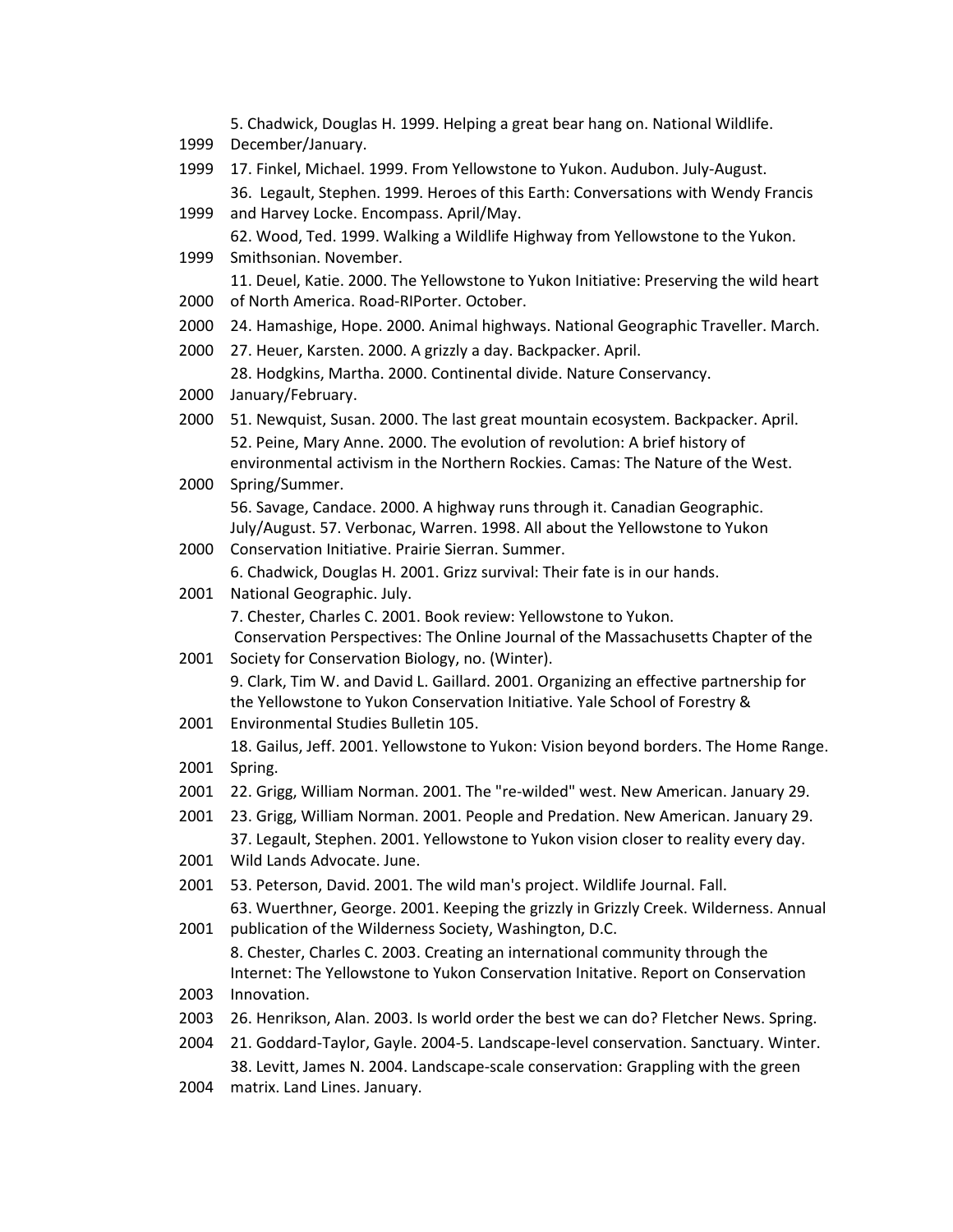- 14. Economist. 2005. Endangered species: Bearing up. Economist. Nov 3rd.
- 46. McLaren, Christie. 2005. The story of bear 99. Explore. September/October.
- 48. Miskosky, Rob. 2008. Wolves in sheep's clothing? Part II.
- 49. Miskosky, Rob. 2008. Wolves in sheep's clothing? Part I.

 Wildlife. 11-17. 13. Dickson, Tom. 2010. Freedom of Movement: Biologists say that for many wildlife populations, survival depends on traveling across unobstructed landscapes. National

- 25. Harris, Adam. 2011. Yellowstone to Yukon: The journey of wildlife and art.
- Western Art.
- 33. Kuck, Sarah. 2011. Wildlife Right of Way. Yes! Magazine. Apr 28.
- Wild. 40. Locke, Harvey. 2011. Yellowstone to Yukon: Journey of wildlife and art. Call of the

41. Locke, Harvey. 2011. Transboundary cooperation to achieve wilderness protection

- and large landscape conservation. Park Science. Fall. 29. Iwasaki, Scott. 2015. Harvey Locke will give the Reimagine Western Landscapes
- keynote address: Presentation will be at the Swaner EcoCenter. Park Record. 04/07. 42. Los, Fraser. 2015/16. Gluttons for Punishment [Mapping the Wolverine Way].
- Highline Magazine. Winter. 12. Dickie, Gloria. 2016. As delisting looms, grizzly advocates prepare for a final face-
- off. High Country News, 2016.

19. Gessner, David. 2016. The Taming of the Wild. (cover story). American Scholar.

- Summer2016.
- 43. Los, Fraser. 2016. In Search of the Wolverine. Canadian Geographic. December. 45. McGuigan, Denise. 2016. Conservation Corridors: Building a Path to Survival.
- Nature Conservancy.
- 4. Canadian Geographic. 2017. Harvey Wants Half. January/February. 59. Weydeveld, Jennifer. 2017. 30 voices: New and old friends of the Museum share
- what makes it special. Call of the Wild.
- 10. Cornwall, Warren. 2018. Should it be saved. Science 361, no. 6406: 962-965. 1. Alcosser. 2019. Celebrating the tribes and species of the world and the radiant
- symmetries that join us. World Literature Today 93, no. 4: 88. 20. Gessner, David. 2019. A path forward for connecting public lands with wildlife
- corridors. Sierra, December 17.
- 31. King, Aaron. 2019. Designing a green new deal. The Dirt. September 19. 34. Learn, Joshua Rapp. 2019. Conservation in a Changing Climate. Wildlife
- Professional 44-48.

58. Weller, Richard. 2019. We are designing the earth, whether you like it or not. The

- Dirt. September 13. 35. Learn, Joshua Rapp. 2020. Paths to recovery: Connecting habitats to conserve
- wildlife. Wildlife Professional 18-26. Grabowski, Zbigniew, and Timon McPhearson. 2021. Invest in America's nature-based
- infrastructure. The Hill
- Mountain Journal. 2020. Ties uniting people, communities and nature.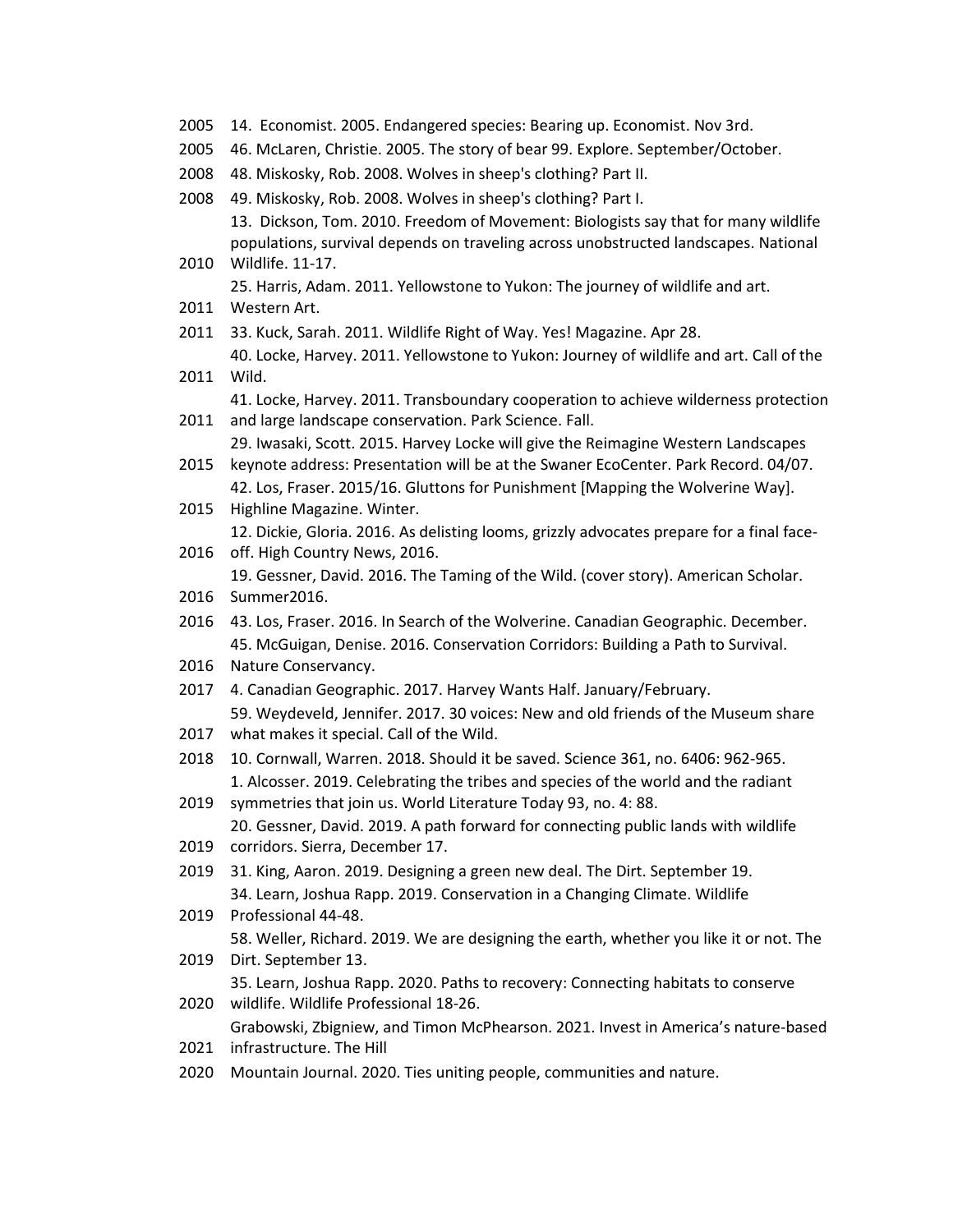2021 wildlife corridor. Canadian Geographic. Banks, Brian. 2021. Animal crossing: Reconnecting North America's most important

- Anthony, Leslie. 2021. "We did this:" Is there a way out of our intertwined climate and
- 2021 biodiversity crises? Canadian Geographic

# **Reports -**

### **External**

| 1996 | Tabor, Gary M. 1996. Yellowstone-to-Yukon: Canadian conservation efforts and<br>continental landscape/biodiversity strategy. Boston: Henry P. Kendall Foundation.<br>July.                                                                                                                                                                  |
|------|---------------------------------------------------------------------------------------------------------------------------------------------------------------------------------------------------------------------------------------------------------------------------------------------------------------------------------------------|
| 1996 | 35. Yukon Wildlands Project, Canadian Parks and Wilderness Society-Yukon Chapter,<br>Yukon Conservation Society, Friends of the Yukon Rivers, World Wildlife Fund-Canada.<br>1996/7. Wildlands vision. Whitehorse, Yukon. Winter.                                                                                                           |
| 1997 | 5. Brunet, Robin. 1997. Four legs good, two legs bad. British Columbia Report. March<br>17.                                                                                                                                                                                                                                                 |
| 1997 | 13. Crown of the Continent Ecosystem Data Atlas. Goals and objectives: 1997-<br>2000. Miistakis Institute files, Calgary, Alberta.                                                                                                                                                                                                          |
| 1997 | 26. Rasker, Ray and Ben Alexander. 1997. The New Challenge: People, Commerce and<br>the Environment in the Yellowstone to Yukon Region. Bozeman, MT: Wilderness<br>Society. October.                                                                                                                                                        |
| 1998 | 7. Chancellor Partners. 1998. The potential economic impact of the Y2Y Initiative on<br>the forest industry and on the economy of British Columbia. V ancouver. October.                                                                                                                                                                    |
|      | 2. Bennett, Bruce, Dave Mossop, Rhonda Rosie, Alejandro Frid, Randi Mulder, Brian<br>Slough, Dave Jones, Juri Peepre, and Marty Strachan. 1999. Wolf Lake Area: A<br>preliminary report on the findings of 3 biological surveys at Nisutlin Lake, Wolf River<br>and Morris Lake. Whitehorse, Yukon: Yukon Chapter of the Canadian Parks and |
| 1999 | Wilderness Society. December.                                                                                                                                                                                                                                                                                                               |
| 1999 | 19. Legault, Stephen. 1999. Heroes of this Earth: Conversations with Wendy Francis<br>and Harvey Locke. Encompass. April/May.                                                                                                                                                                                                               |
| 1999 | 21. Noss, Reed. 1999. A citizen's guide to ecosystem management. Boulder, Colorado:<br>Biodiversity Legal Foundation.                                                                                                                                                                                                                       |
|      | 22. Parks Canada. 1999. National parks mountain guide: The official Parks Canada<br>visitor's guide. Banff, Jasper, Kootenay, Yoho, Mount Revelstoke and Glacier National                                                                                                                                                                   |
| 1999 | Parks.<br>25. Rasker, Ray. 1999. People, commerce and the environment in the Yellowstone to<br>Yukon region. Whitehorse, Yukon: Canadian Parks and Wilderness Society - Yukon                                                                                                                                                               |
| 1999 | Chapter. 9 April.                                                                                                                                                                                                                                                                                                                           |
| 1999 | 33. Tabor, Gary M. and Michael E. Soulé. 1999. Yellowstone-to-Yukon. Seattle:<br>Wilburforce Foundation. April.                                                                                                                                                                                                                             |
|      | 11. Craighead, Lance. 2000. The importance of habitat connections for conservation: A<br>brief summary of conservation biology principles and relevant biological data<br>pertaining to wildlife movements across landscapes. B ozeman, Montana: Craighead                                                                                  |
| 2000 | Environmental Research Institute. Spring.                                                                                                                                                                                                                                                                                                   |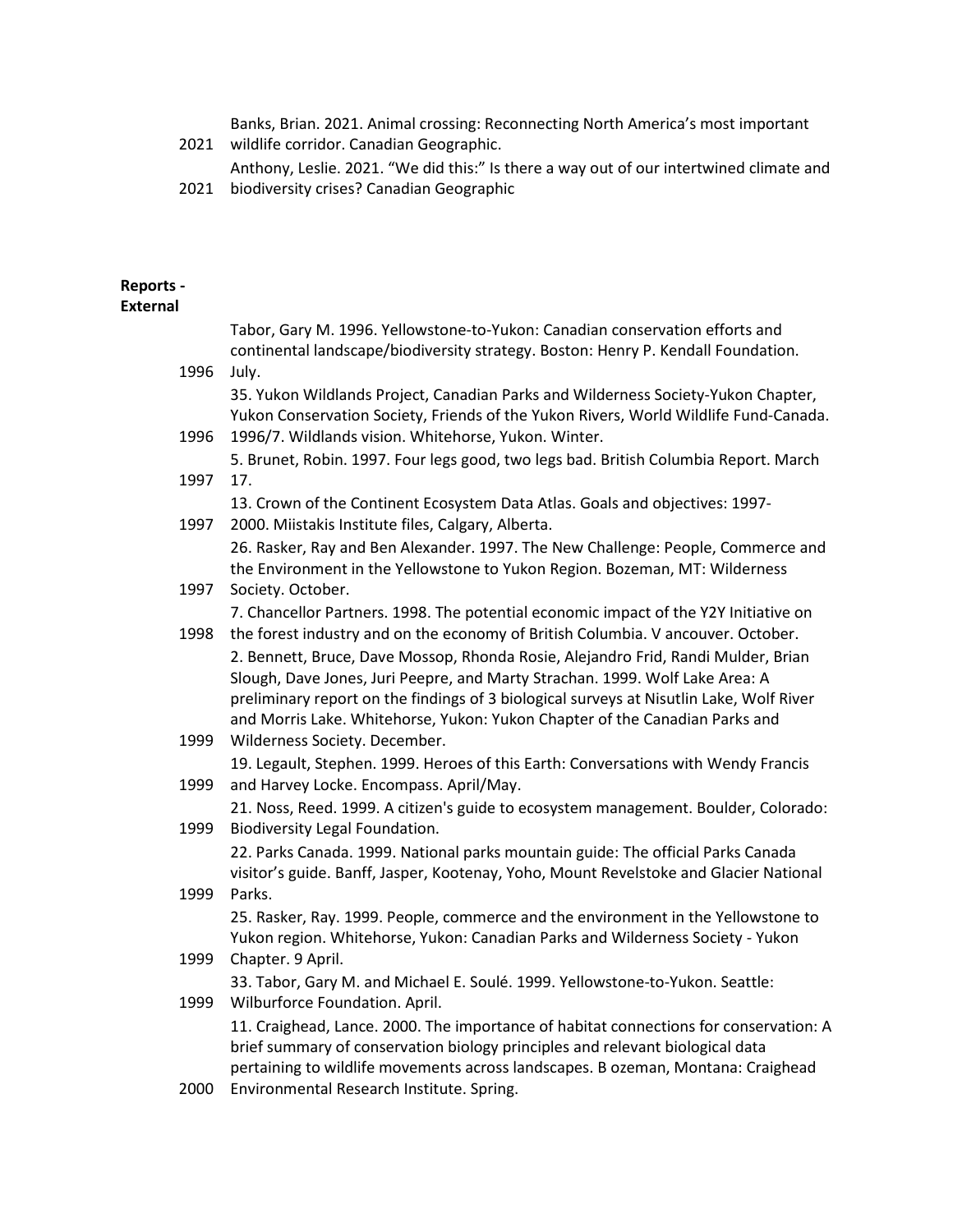| 2001 | 9. Conservation Partners, Inc. 2001. Enhancing the effectiveness of land trusts<br>operating in the Northern Rockies. B oston: Henry P. Kendall Foundation. January.<br>27. Sandwith, Trevor, Clare Shine, Lawrence Hamilton, and David Sheppard.                                                                                      |
|------|----------------------------------------------------------------------------------------------------------------------------------------------------------------------------------------------------------------------------------------------------------------------------------------------------------------------------------------|
| 2001 | 2001. Transboundary protected areas for peace and cooperation. Gland, Switzerland:<br>World Conservation Union (IUCN).                                                                                                                                                                                                                 |
| 2001 | 30. SDNPP. 2001. A proposal: Mexico-United States Sonoran Desert Binational Peace<br>Park. Tucson: Sonoran Desert National Park Project. January.                                                                                                                                                                                      |
| 2002 | 18. Leckie, Sandra. 2002. The Castle Wilderness. Canadian Parks and Wilderness<br>Society.                                                                                                                                                                                                                                             |
| 2003 | 6. CEC. 2003. Strategic Plan for North American Cooperation in the Conservation<br>of Biodiversity. Montreal: Commission for Environmental Cooperation.                                                                                                                                                                                |
| 2003 | 14. Francis, Wendy. 2003. Y2Y's wildlands network: What is it and where is it? C<br>anmore, Alberta: Yellowstone to Yukon Conservation Initiative.                                                                                                                                                                                     |
|      | 3. Bennett, Graham. 2004. Integrating biodiversity and sustainable use: Lessons<br>learned from ecological networks. Gland, Switzerland: World Conservation Union                                                                                                                                                                      |
| 2004 | (IUCN).<br>4. Bennett, Graham and Kalemani Jo Mulongoy. 2006. Review of experience with                                                                                                                                                                                                                                                |
| 2006 | ecological networks, corridors and buffer zones. Montreal: Secretariat of the<br>Convention on Biological Diversity.                                                                                                                                                                                                                   |
| 2006 | 34. Terry, Andrew, Karin Ullrich, and Uwe Riecken. 2006. The Green Belt of Europe:<br>From vision to reality. Gland, Switzerland: IUCN.                                                                                                                                                                                                |
|      | 8. Clevenger, Anthony, Clayton Apps, Tracy Lee, Mike Quinn, Dale Paton, Dave<br>Poulton, and Robert Ament. 2010. Highway 3: Transportation mitigation for wildlife                                                                                                                                                                     |
| 2010 | and connectivity in the Crown of the Continent ecosystem. May.<br>29. Secretariat of the Convention on Biological Diversity. 2010. Case studies                                                                                                                                                                                        |
| 2010 | illustrating the socio-economic benefits of ecological networks. Montreal.                                                                                                                                                                                                                                                             |
|      | 17. Kohler, Thomas, Jane Pratt, Bernard Debarbieux, Jörg Balsiger, Gilles Rudaz, and<br>Daniel Maselli. 2012. Sustainable mountain development, green economy and<br>institutions: From Rio 1992 to Rio 2012 and beyond: Swiss Agency for Development<br>and Cooperation, Centre for Development and Environment (University of Bern), |
| 2012 | University of Geneva & Mountain Partnership.                                                                                                                                                                                                                                                                                           |
| 2016 | 20. McGuigan, Denise. 2016. Conservation corridors: Building a path to survival. The<br>Nature Conservancy.                                                                                                                                                                                                                            |
|      | 23. Plassmann, Guido, Yann Kohler, Marianne Badura, and Chris Walzer. 2016.<br>Alpine Nature 2030: Creating [ecological] connectivity for generations to come. Berlin:<br>Federal Ministry for the Environment, Nature Conservation, Building and Nuclear                                                                              |

### 2016 Safety (BMUB). 1. Bateson, Emily M. 2018. Pathways forward: Progress and priorities in landscape

- 2018 conservation. Bozeman, Montana: Network for Landscape Conservation. 16. Johnston, G.R., and C.S. Menz. 2019. An independent review of the evidence under-pinning the Rewilding of Southern Yorke Peninsula. Northern & Yorke Natural
- 2019 Resource Management Board: Clare, South Australia. Proctor, Michael, and Marcy Mahr. 2019. Kootenay connect: Riparian Wildlife
- 2019 Corridors for Climate Change: A preliminary report. Kootenay Conservation Program Satzewich, Jack, and Dan Straker. 2019. Biodiversity-led green infrastructure in a
- 2019 changing climate. Adaptation to Climate Change Team, Simon Fraser University: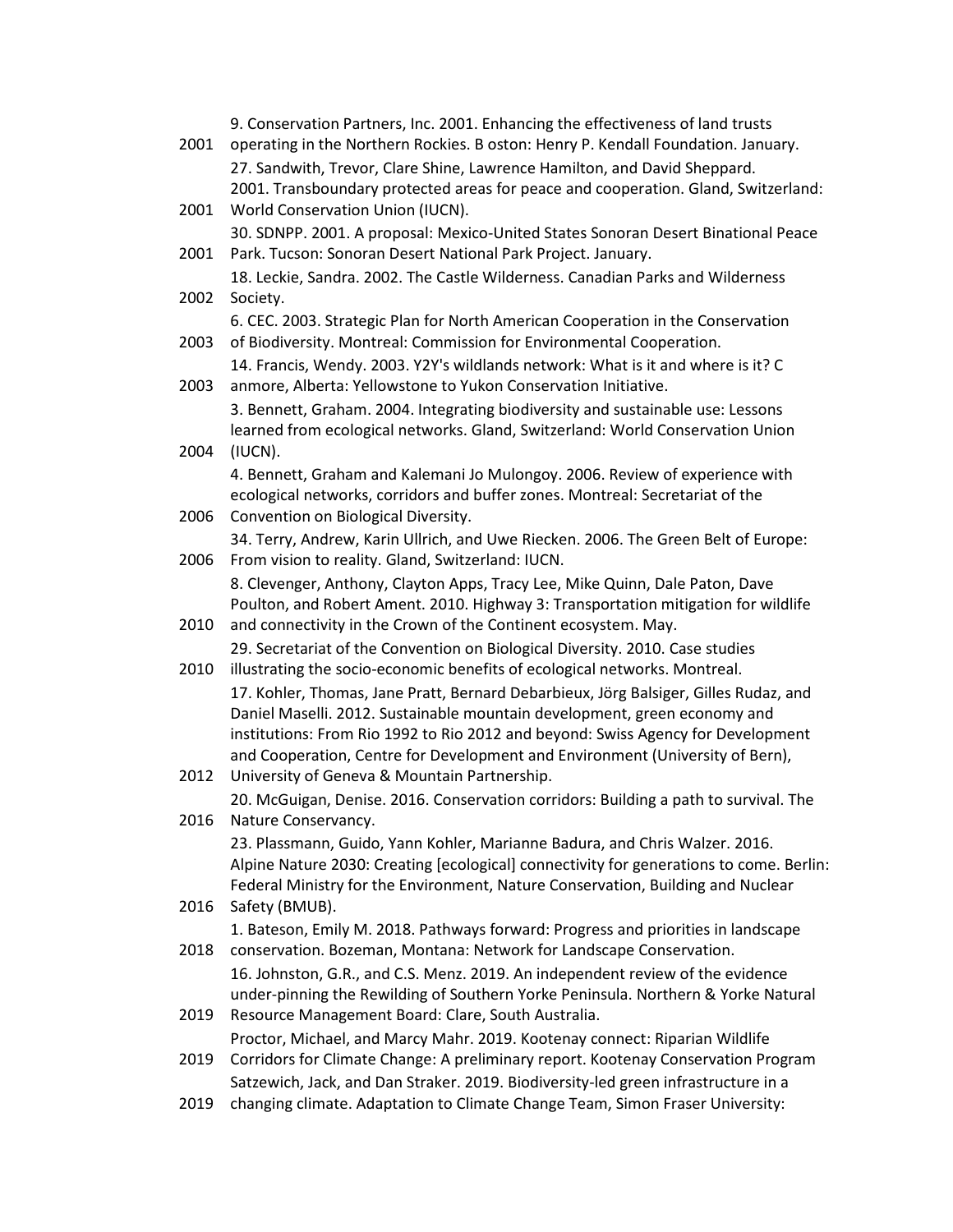Hilty J, Worboys GL, Keeley A, Woodley S, Lausche B, Locke H, Carr M, Pulsford I, Pittock J, White JW, Theobald DM, Levine R, Reuling M, Watson JEM, Ament R and Tabor G. 2020. Guidelines for conserving connectivity through ecological networks

2020 and corridors. IUCN Gland, Switzerland. 2020 Nations Environment Programme Balsiger, J., E. F. Dupuits, and A. Scolobig. 2020. International experience in transboundary mountain governance: Insights for Andean cooperation. United

Lemieux, Christopher J., Aerin L. Jacob, and Paul A. Gray. 2021. Implementing Connectivity Conservation in Canada. Canadian Council on Ecological Areas (CCEA) Occasional Paper No. 22. Canadian Council on Ecological Areas, Wilfrid Laurier

2021 University, Waterloo, Ontario, Canada.

### **Reports -**

**Internal**

|      | 13. Liidlii Kue First Nation, Canadian Parks and Wilderness Society-Yukon Chapter, and<br>Canadian Parks and Wilderness Society-Northwest Territories Chapter. A northern<br>vision for the Yellowstone to Yukon Conservation Initiative. Fort Simpson, Northwest |
|------|-------------------------------------------------------------------------------------------------------------------------------------------------------------------------------------------------------------------------------------------------------------------|
| 1998 | Territories, Canada, 1998.                                                                                                                                                                                                                                        |
|      | 14. Mahr, Marcy. 1999. Y2Y Aquatics Strategy Workshop (Flathead Lake Biological                                                                                                                                                                                   |
| 1999 | Station, Montana). Canmore, Alberta: Yellowstone to Yukon Conservation Initiative.<br>20-22 August.                                                                                                                                                               |
|      | 16. Mahr, Marcy, Michael Soulé, and Steve Herrero. 1999. Y2Y Science Advisory                                                                                                                                                                                     |
| 1999 | Forum: Summary report (Palisade Centre, Jasper National Park, Alberta). Canmore,<br>Alberta: Yellowstone to Yukon Conservation Initiative. 19-21 November.                                                                                                        |
|      | 5. Gailus, Jeff. 2000. Bringing conservation home: Caring for land, economies and<br>communities in Western Canada. Bozeman, Montana: Sonoran Institute and<br>Yellowstone to Yukon Conservation Initiative.                                                      |
| 2000 | http://www.y2y.net/overview/Y2Y_Sonoran.pdf.                                                                                                                                                                                                                      |
| 2001 | 7. Gailus, Jeff. 2001. Yellowstone to Yukon Conservation Initiative: Interpreter kit.                                                                                                                                                                             |
| 2002 | 9. Haufler, Jonathan B. and Carolyn A. Mehl. 2002. Development of Trans-boundary<br>ecoregions for the Yellowstone to Yukon Planning area. Ecosystem Management<br>Research Institute and the Yellowstone to Yukon Conservation Initiative. May.                  |
|      | 24. Y2YCI. 2002. Exploring common ground on the Dena Tuna: A Gathering of First<br>Nations and Native Americans from the Yellowstone to Yukon Region, November 22<br>to 24, 2002, Y-Mountain Lodge, Banff, Alberta [Draft]. Canmore, Alberta: Yellowstone         |
| 2002 | to Yukon Conservation Initiative.                                                                                                                                                                                                                                 |
| 2003 | 2. Bienen, Leslie and Marcy Mahr. 2003. The first four years: A brief history of<br>Yellowstone to Yukon's Conservation Science Program. Canmore, Alberta: Yellowstone<br>to Yukon Conservation Initiative.                                                       |
|      | 17. Merrill, Troy. 2003. Conservation Area Design for Grizzly Bears of the Yellowstone                                                                                                                                                                            |
|      | to Yukon Ecoregion. Moscow, Idaho: LTB Institute of Landscape Ecology for the                                                                                                                                                                                     |
| 2003 | Yellowstone to Yukon Conservation Initiative. October.                                                                                                                                                                                                            |
|      | 23. Y2Y Conservation Initiative. 2003. From the ground up. Canmore, Alberta: Files of                                                                                                                                                                             |
| 2003 | the Yellowstone to Yukon Conservation Initiative, Canmore, Alberta. October.                                                                                                                                                                                      |
|      |                                                                                                                                                                                                                                                                   |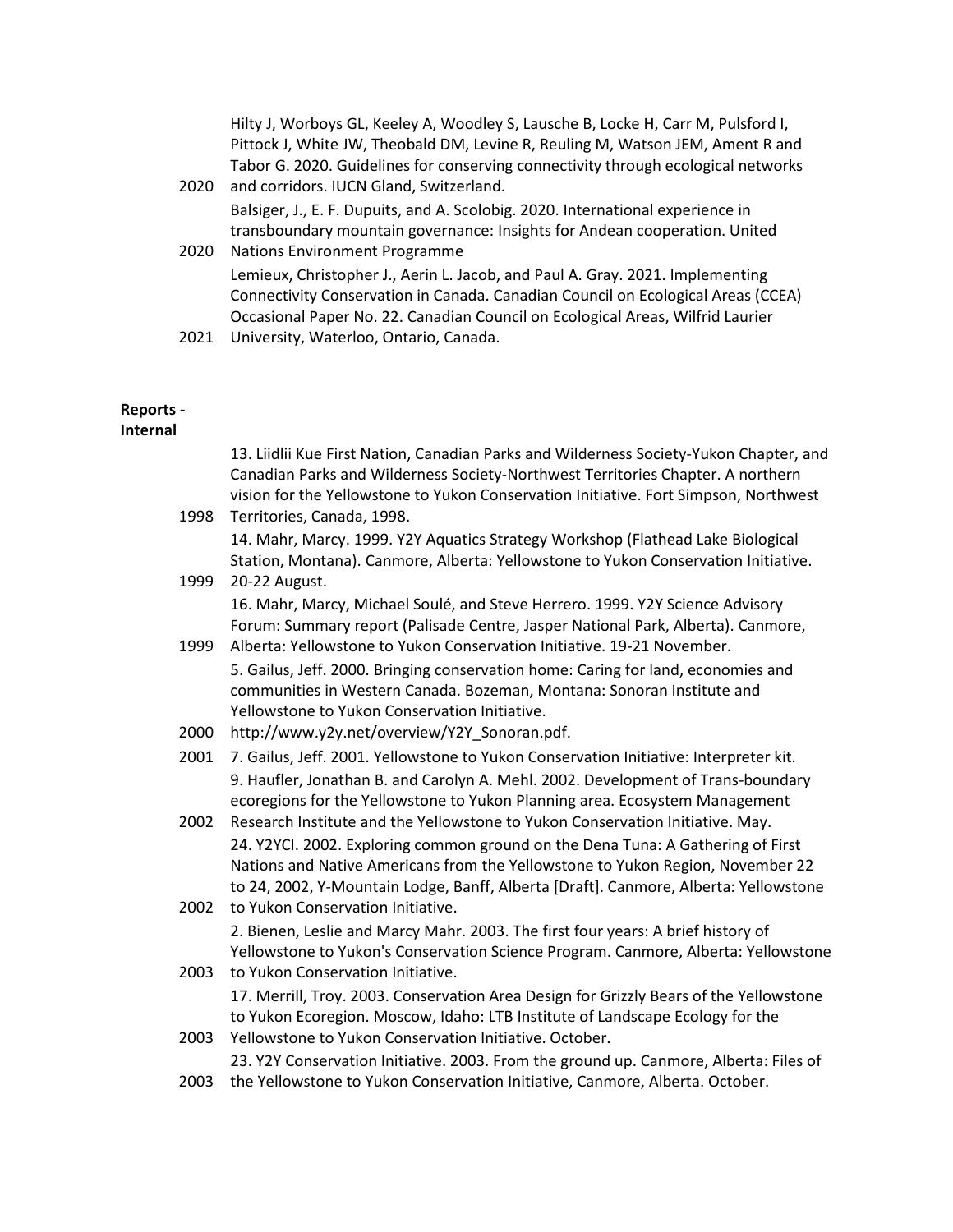|      | 15. Mahr, Marcy and Melissa Mauro. 2004. Making science, making change:                                                                                                |
|------|------------------------------------------------------------------------------------------------------------------------------------------------------------------------|
|      | Celebrating five years of research and collaboration in the Yellowstone to Yukon                                                                                       |
|      | region: 1999-2003. Canmore, Alberta: Yellowstone to Yukon Conservation Initiative.                                                                                     |
| 2004 | Symposium Compendium, May 7-9, 2003, University of Calgary.                                                                                                            |
|      | 19. Torgrimson, Christine. 2004. A chronicle of successes. Canmore, Alberta:                                                                                           |
| 2004 | Yellowstone to Yukon Conservation Initiative. April 26.                                                                                                                |
|      | 1. Alexander, Shelley and Jeff Gailus. 2005. A GIS-Based Approach to Restoring                                                                                         |
|      | Connectivity Across Banff's Trans-Canada Highway. Canmore, Alberta: Yellowstone to                                                                                     |
| 2005 | Yukon Conservation Initiative. April.                                                                                                                                  |
|      | 10. Johnson, Jim. 2005. Waterton-Glacier International Peace Park: The Economic                                                                                        |
|      | Implications of Expanding Waterton Park into the Flathead Region of British Columbia.                                                                                  |
|      | Canadian Parks and Wilderness Society, Yellowstone to Yukon Conservation Initiative,                                                                                   |
| 2005 | Wildsight (formerly the East Kootenay Environmental Society). June.                                                                                                    |
|      | 18. Merrill, Troy. 2005. Grizzly Bear Conservation in Yellowstone to Yukon Region.                                                                                     |
| 2005 | Canmore, Alberta: Yellowstone to Yukon Conservation Initiative. August.                                                                                                |
|      | 20. Torgrimson, Christine. 2005. A chronicle of successes. Canmore, Alberta:                                                                                           |
| 2005 | Yellowstone to Yukon Conservation Initiative. April 26.                                                                                                                |
|      | 6. Gailus, Jeff. 2010. A grizzly challenge: Ensuring a Future for Alberta's Threatened                                                                                 |
|      | Grizzlies. Alberta Wilderness Association, the Canadian Parks and Wilderness Society -<br>Southern Alberta Chapter, the David Suzuki Foundation, the Natural Resources |
|      | Defense Council, the WildCanada Conservation Alliance, the Yellowstone to Yukon                                                                                        |
| 2010 | Conservation Initiative, and the Sierra Club of Canada.                                                                                                                |
|      | 8. Graumlich, Lisa and Wendy L. Francis. 2010. Moving toward climate                                                                                                   |
|      | change adaptation: The promise of the Yellowstone to Yukon Conservation Initiative                                                                                     |
|      | for addressing the region's vulnerabilities. Canmore, Alberta: Yellowstone to Yukon                                                                                    |
| 2010 | Conservation Initiative.                                                                                                                                               |
|      | 11. Kociolek, Angela V. and Tony P. Clevenger. 2011. Effects of paved roads on birds: A                                                                                |
|      | literature review and recommendations for the Yellowstone to Yukon Ecoregion.                                                                                          |
| 2011 | Canmore, Alberta. March.                                                                                                                                               |
|      | 22. Y2Y. 2011. Yellowstone to Yukon: Journey of Wildlife and Art Media. September                                                                                      |
| 2011 | 2010 to October 2011.                                                                                                                                                  |
|      | 25. Y2YCI. 2012. Muskwa-Kechika Management Area biodiversity conservation and                                                                                          |
|      | climate change assessment, summary report. Canmore, Alberta: Yellowstone to Yukon                                                                                      |
| 2012 | Conservation Initiative.                                                                                                                                               |
|      | 3. CPAWS, Headwaters Montana, NPCA, BC Sierra Club, WildSight, and Y2Y.                                                                                                |
|      | 2013. UNESCO recommendations on the Flathead River valley: A report card on                                                                                            |
| 2013 | progress.                                                                                                                                                              |
|      | 4. Darnall, Ruth Ann, Sarah Cox, Wendy Francis, Jessica Clogg, and Liz Logan.<br>2013. Need for British Columbia Utilities Commission Oversight of the Site C Dam.     |
|      | Peace Valley Environment Association, Sierra Club BC, Yellowstone to Yukon                                                                                             |
|      | Conservation Initiative, West Coast Environmental Law, Treaty 8 Tribal Association.                                                                                    |
| 2013 | <b>July 24.</b>                                                                                                                                                        |
|      | 12. Lee, Tracy, Anthony P Clevenger, and Clayton Lamb. 2019. Amendment: Highway 3                                                                                      |
| 2019 | transportation itigation for wildlife and connectivity in Elk Valley of British Columbia.                                                                              |
|      | Mahr, M.H. and K. Jones. 2005. Bird Biodiversity in the Flathead River Basin: A                                                                                        |
| 2005 | Conservation Hotspot in the Yellowstone to Yukon Corridor. Report prepared for the                                                                                     |
|      |                                                                                                                                                                        |